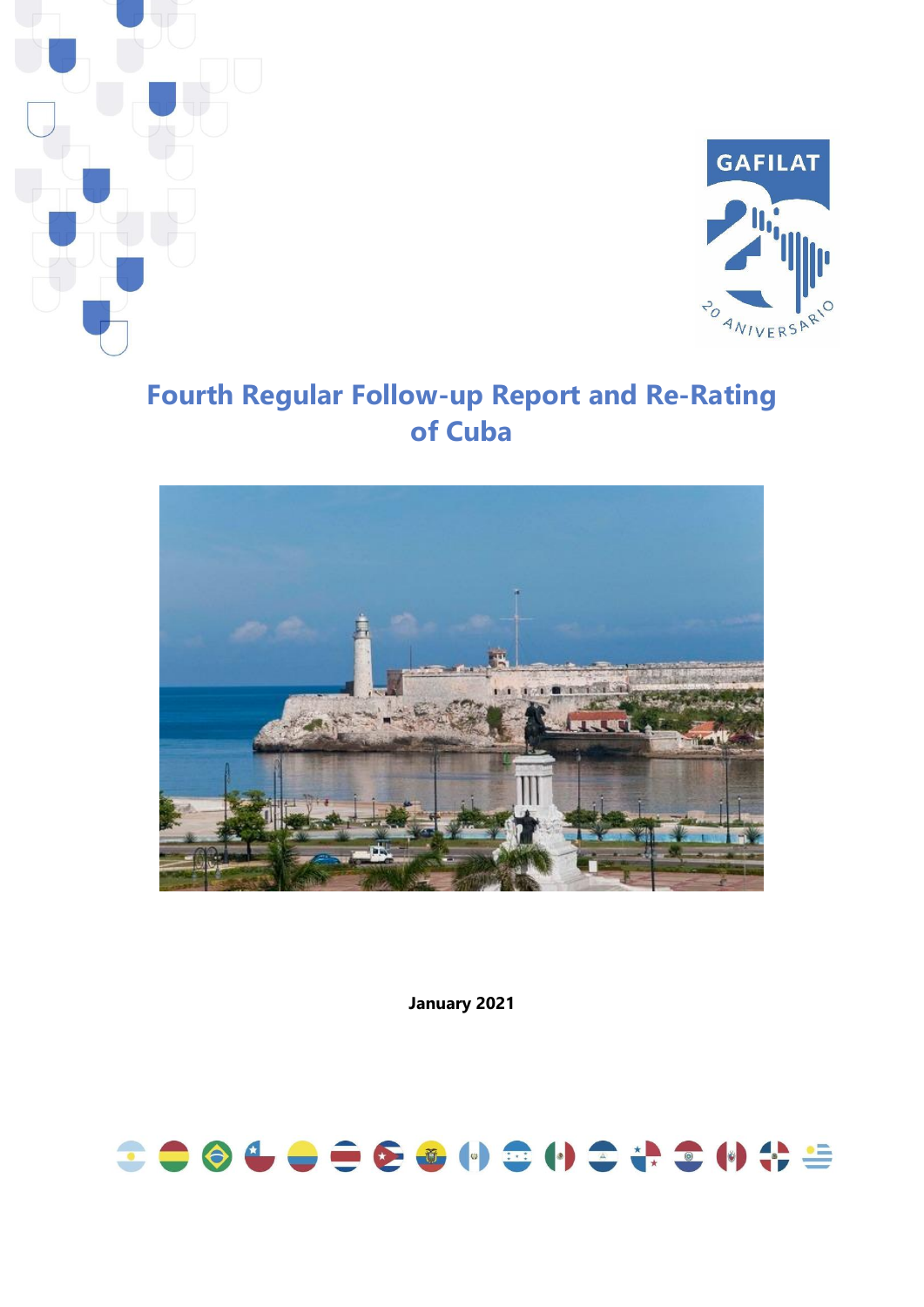



This Report was adopted by the XLII GAFILAT Plenary Meeting, held virtually on December 3, 2020. Citing reference:

GAFILAT (2021) – Fourth Regular Follow-up Report and Technical Compliance Re-Rating of Cuba

© 2021 GAFILAT. All rights reserved. No reproduction or translation of this publication may be made without prior written permission. Applications for such permission, for all or part of this publication, should be made to the GAFILAT Secretariat at the following address: Florida 939 - 10o A - C1005AAS- Buenos Aires – Telephone (+54-11) 5252-9292; e-mail: contacto@gafilat.org.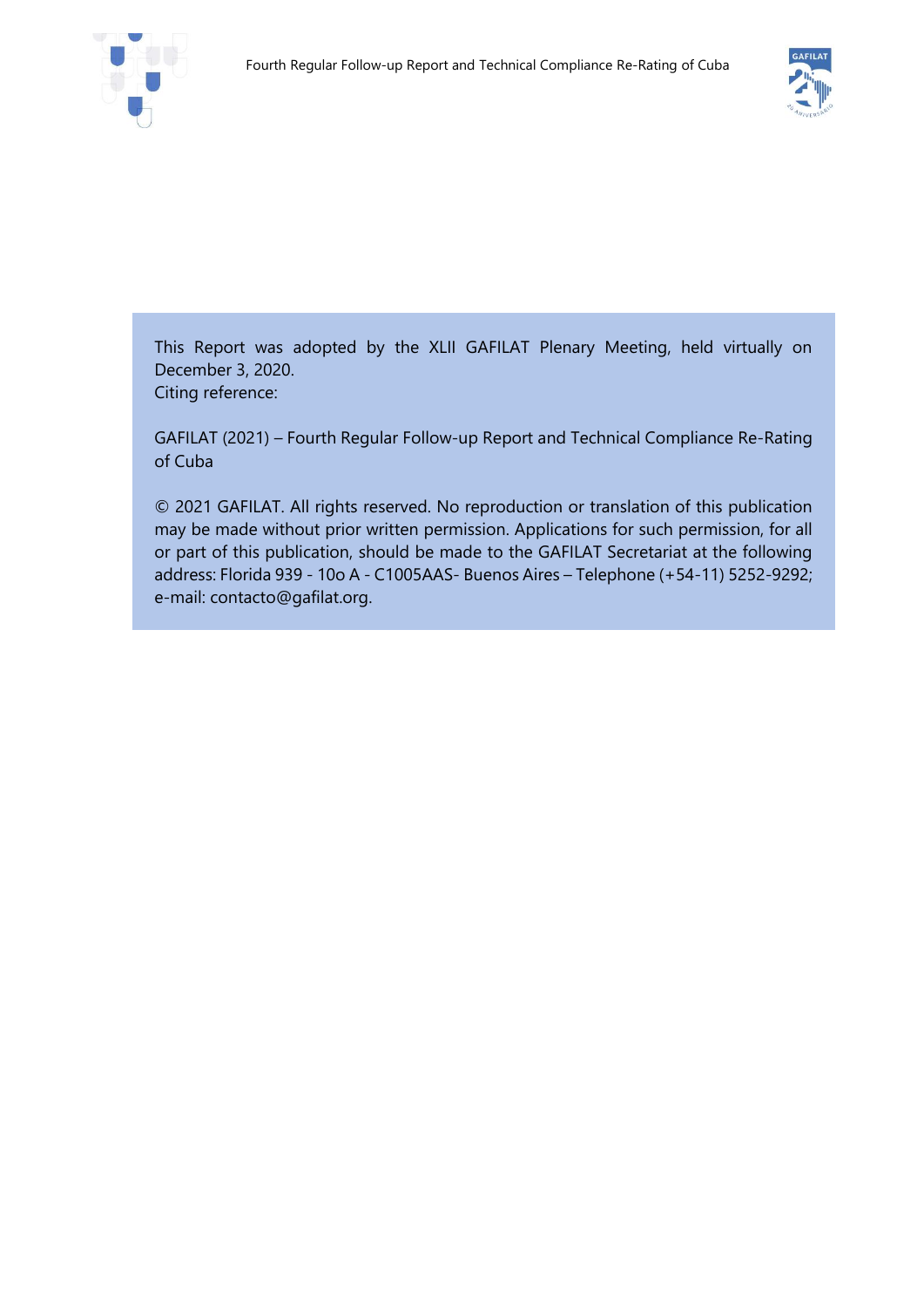

 $\overline{a}$ 



# *REPUBLIC OF CUBA: FOURTH FOLLOW-UP REPORT*

### **I. INTRODUCTION**

1. In accordance with GAFILAT's Fourth Round procedures, Cuba's Mutual Evaluation Report (MER) was adopted in July 2015 under the framework of the XXXI Plenary of Representatives of GAFILAT held in San Jose, Costa Rica. This follow-up report analyses the progress made by Cuba in addressing the technical compliance deficiencies identified in its MER. New ratings are granted when sufficient progress is observed. Overall, the expectation is that countries have addressed most, if not all, technical compliance deficiencies before the end of the third year since the adoption of their MER. This report does not address Cuba's progress in improving its effectiveness. A subsequent follow-up evaluation will analyse the progress made on effectiveness, which may eventually result in a new rating of the Immediate Outcomes.

### **II. FINDINGS OF THE MUTUAL EVALUATION REPORT**

2. The MER and the First Follow-up Report rated Cuba as follows in relation to technical compliance:

| R.1         | R.2         | R.3         | R.4            | <b>R.5</b>  | <b>R.6</b>  | <b>R.7</b>  | R.8         | R.9         | <b>R.10</b> |
|-------------|-------------|-------------|----------------|-------------|-------------|-------------|-------------|-------------|-------------|
| LC          | C           | LC          | LC.            | C           | C           | LC          | PC          | C           | LC          |
| R.11        | R.12        | R.13        | R.14           | R.15        | R.16        | R.17        | <b>R.18</b> | <b>R.19</b> | <b>R.20</b> |
| C           | C           | C           | $\mathsf{C}^*$ | C           | C           | C           | C           | C           |             |
| R.21        | <b>R.22</b> | <b>R.23</b> | <b>R.24</b>    | <b>R.25</b> | <b>R.26</b> | <b>R.27</b> | <b>R.28</b> | <b>R.29</b> | <b>R.30</b> |
| C           | LC          | LC          | LC             | C           | LC          | LC          | PC          | LC          | LC          |
| <b>R.31</b> | <b>R.32</b> | <b>R.33</b> | <b>R.34</b>    | <b>R.35</b> | <b>R.36</b> | <b>R.37</b> | <b>R.38</b> | R.39        | <b>R.40</b> |
| PC          |             | LC          | LC.            | PC.         | LC          | LC          | LC          | LC          | LC          |

**Table 1. Technical Compliance Ratings, July 2015**

*\* Rating given in the First Follow-up Report of the country*

Note: There are four possible levels of technical compliance: Compliant (C), Largely Compliant (LC), Partially Compliant (PC) and Non-Compliant (NC). Sources: i) Mutual Evaluation Report of Cuba, *https://gafilat.org/index.php/es/bibliotecavirtual/miembros/cuba/evaluaciones-mutuas-6/124-mer-cuba-eng* ii) First Follow-up Report of Cuba, *https://gafilat.org/index.php/es/bibliotecavirtual/miembros/cuba/informes-de-seguimiento-6/1250-1st-re-rating-on-the-fouthround-mutual-evaluation-of-cuba*

3. Considering these results, GAFILAT placed Cuba under the regular follow-up process.<sup>1</sup> The Executive Secretariat of GAFILAT evaluated Cuba's request for a new technical compliance rating and prepared this report.

<sup>&</sup>lt;sup>1</sup> The regular follow-up is the default monitoring mechanism for all countries.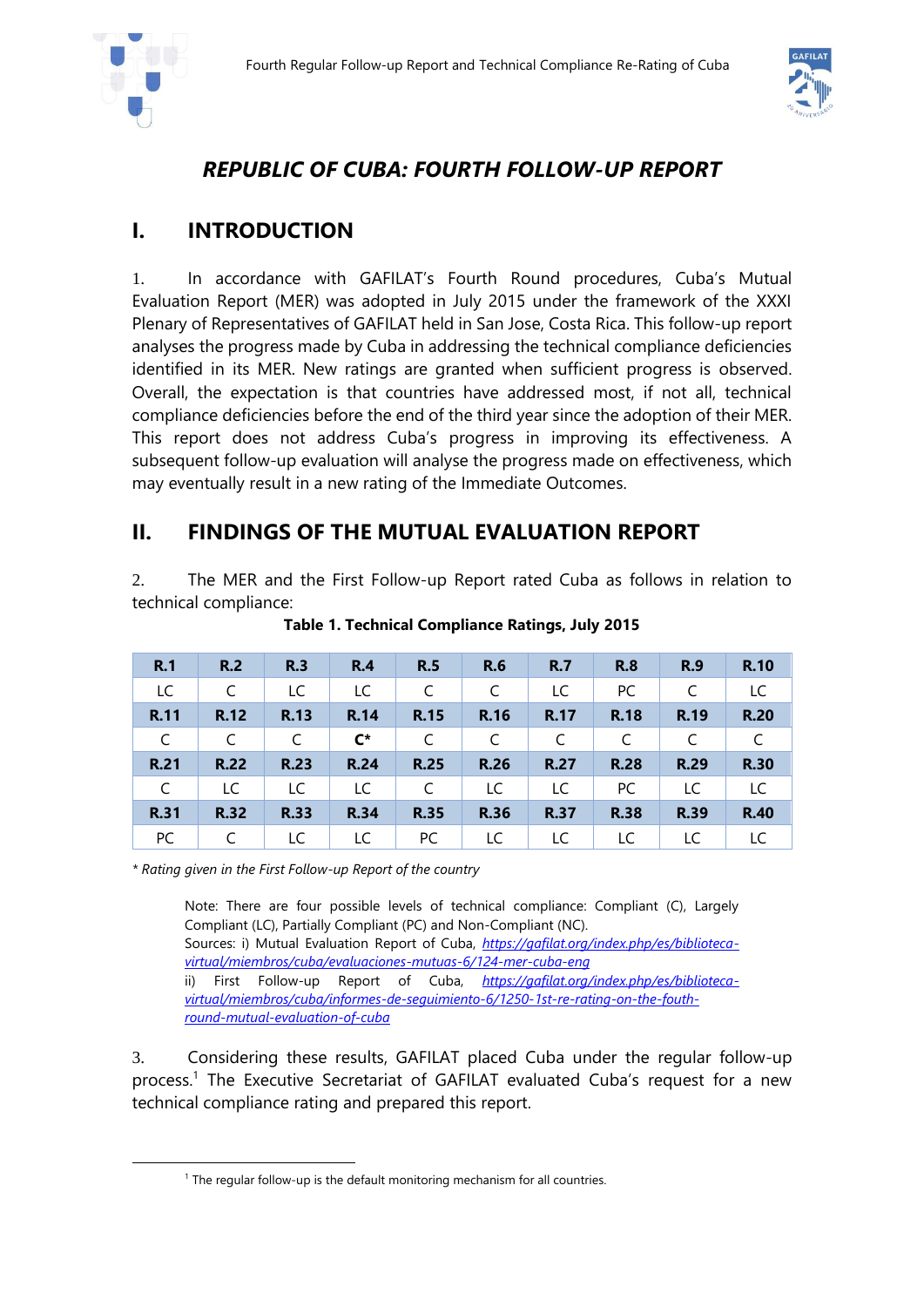



4. Section III of this report summarises Cuba's progress in improving technical compliance. Section IV shows the progress made by the country in complying with Recommendations that were amended since the date of adoption of its MER. Finally, Section V presents the conclusion and a table showing which Recommendations were re-rated.

# **III. OVERVIEW OF THE PROGRESS MADE TO IMPROVE TECHNICAL COMPLIANCE**

5. As it was mentioned above, this section summarises Cuba's progress in improving its technical compliance by addressing the technical compliance deficiencies identified in the MER.

#### **3.1 Progress in approaching technical compliance deficiencies identified in the MER**

- 6. Cuba addressed its technical compliance deficiencies identified in the MER in relation to the following Recommendations:
	- Recommendation 31, originally rated PC
	- Recommendation 28, originally rated PC, and
	- Recommendation 35, originally rated PC.
- 7. As a result of this progress, Cuba was re-rated in relation to Recommendations 31, 28 and 35.

# *Recommendation 31 – (originally rated PC – re-rated C)*

- 8. Regarding the deficiency identified in criterion 31.2, paragraph TC 82 of the MER points out the lack of a specific legal framework to apply the special investigative techniques contained in the Vienna and Palermo Conventions that the country has ratified.
- 9. On November 18, 2019, the country issued Decree-Law 389 amending the Criminal Code, the Law against Terrorist Acts and the Law of Criminal Procedure, dated October 8, 2019 (Decree 389), containing various amendments in the AML/CFT field, in particular the amendment to Book Two, Title I, Chapter II of the Law of Criminal Procedure (Article 4.1 Decree 389), which includes Article 110 on special investigative techniques.
- 10. In this sense, this article considers as special investigative techniques, among others: 1) Undercover investigation, 2) Use of electronic or other types of surveillance, and 3) Controlled deliveries; they should be used whenever they are suitable or necessary for the investigation of criminal acts that, due to their seriousness, connotation or organization, require their implementation. It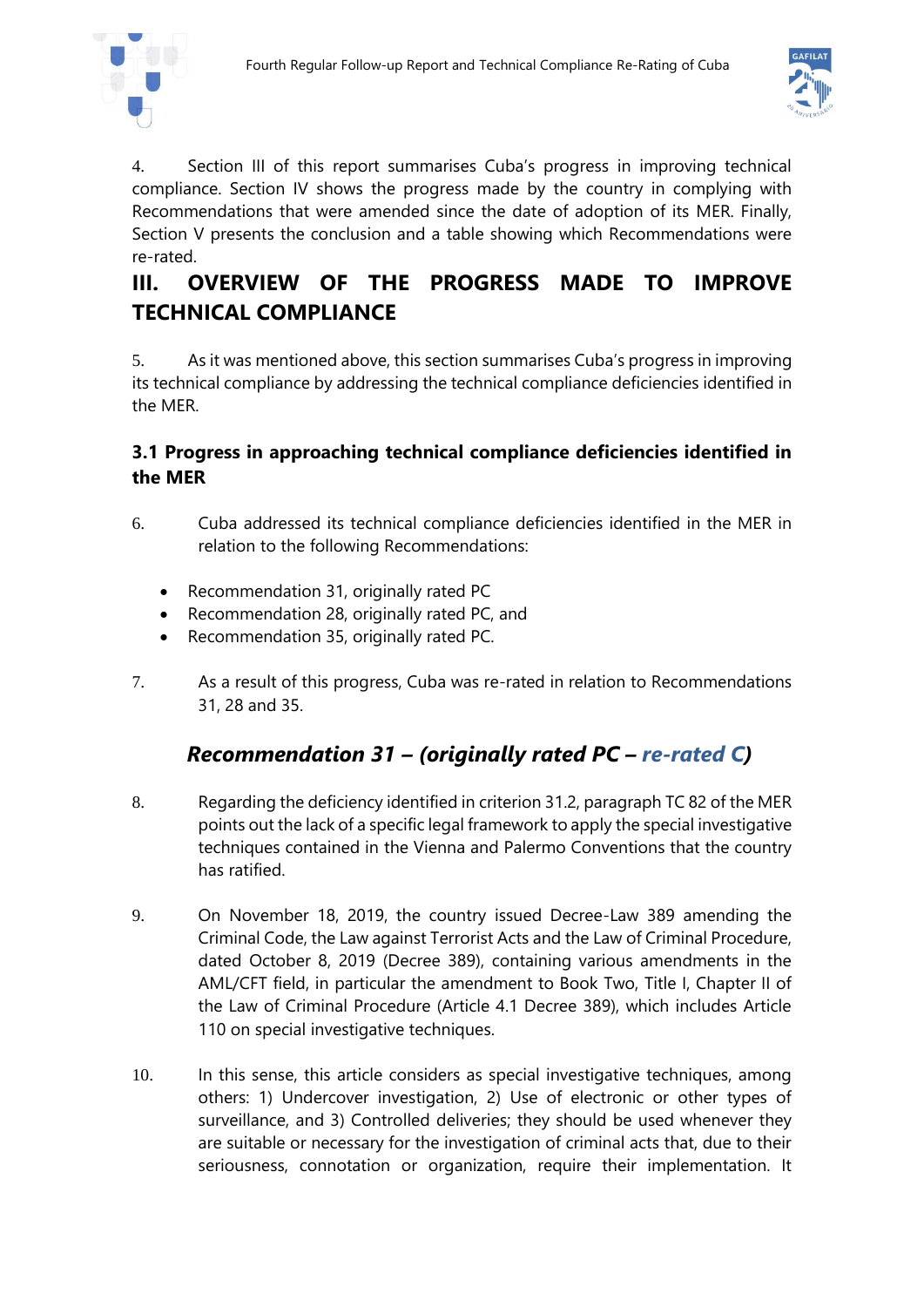



should be noted that use of Cooperating witness is also contained within art. 110 of Decree-Law 389 (2019). However, for the purposes of studying this Recommendation, this figure was approached as a legal tool in order to strengthen a judicial strategy for the presentation of the case by the prosecutor.

- 11. Regarding the legal capacity of the Cuban authority to access computerized systems, the aforementioned modification clarifies in numeral 11, that it is considered "electronic surveillance" or of another nature, among others, to the intervention of the communications of any type, to access to computerized systems and other technical resources that allow knowing and demonstrating the criminal act.
- 12. In conclusion, it is considered that Cuba has made important efforts by issuing Decree-Law 389/2019, through which various amendments to the criminal types of ML and TF are addressed, as well as the amendment to the Law of Criminal Procedure which includes a Chapter on special investigative techniques as required by criterion 31.2.
- 13. For this reason, Cuba is considered to have overcome the deficiency identified in criterion 31.2 and **it is proposed that the rating be raised to Compliant.**

### *Recommendation 28 – (originally rated PC – re-rated C)*

- 14. With regard to the deficiency identified in criterion 28.4, paragraph TC 303 of the MER states that the Ministry of Labour cannot conduct ML/TF supervision, nor can it apply a regime of sanctions for self-employed bookkeepers (who carry out accounting activities under the AML/CFT regime) in the event of noncompliance.
- 15. In this regard, on February 21, 2020, Cuba issued Resolution No. 86, which establishes the functions and working system of the Ministry of Finance and Prices as the governing body for the activity of self-employed workers such as the following: 1) Bookkeepers, 2) Insurance agents and 3) Tax Intermediaries (Article 2.1 Resolution No. 86), instructs the competent authorities to carry out supervision, monitoring, and control based on the risks identified for bookkeepers and other self-employed workers.
- 16. Similarly, at the municipal and provincial level, the same supervisory and sanctioning powers mentioned above are granted to the provincial and municipal Finance and Prices Directorates for Tax Intermediaries' activities. (Article 5.1 Resolution No. 86). Likewise, Chapter IV of said resolution establishes the regulations on the measures to be adopted and the competent authorities in AML/CFT/CFP matters (Article 9), in particular considering Bookkeepers as Reporting Institutions to be supervised in AML/CFT matters through the functional control procedure (Article 10).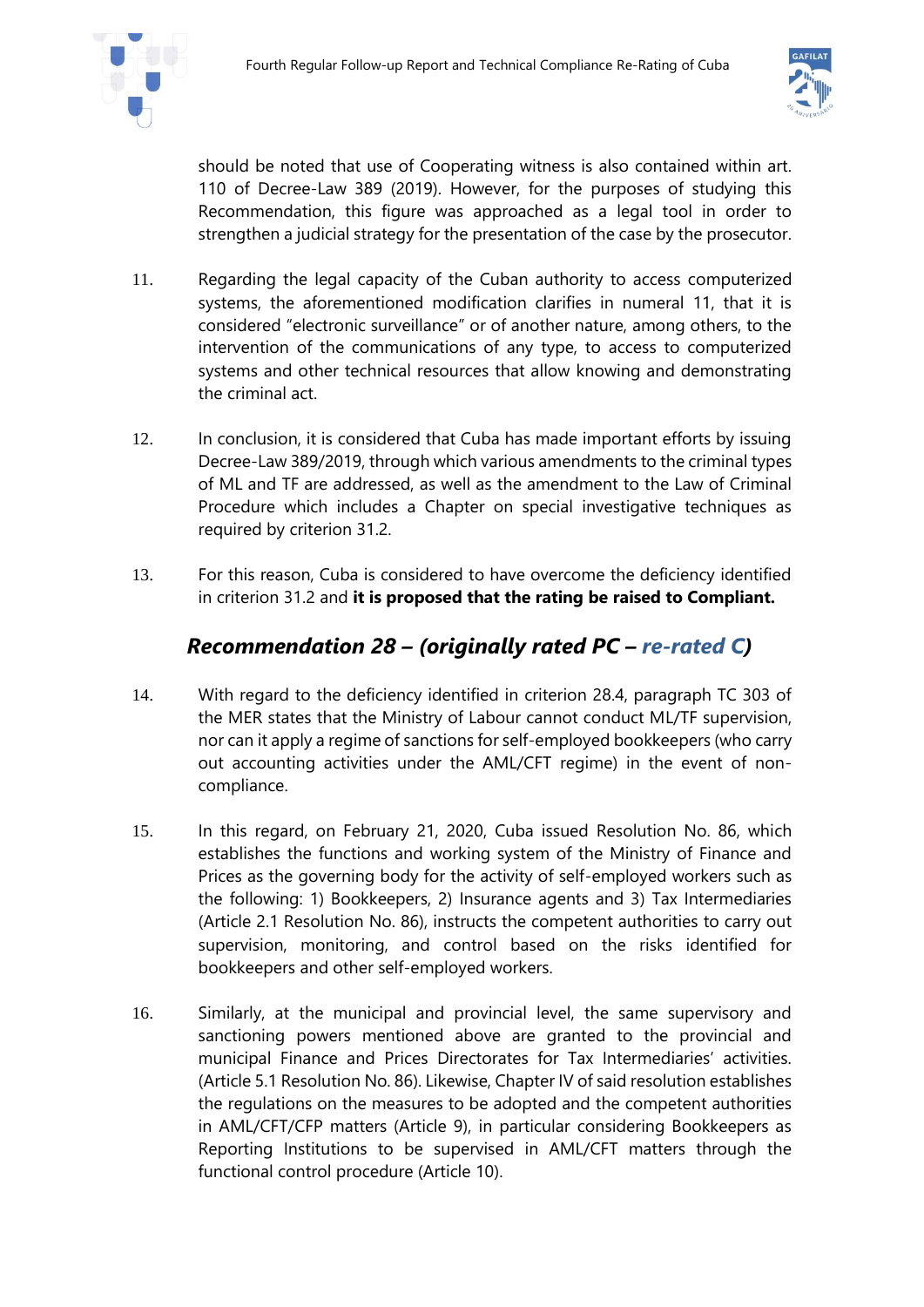

17. In addition, Article 13 of Resolution No. 86 establishes the procedure by which the competent authority—once it detects deficiencies or AML/CFT/CFP violations—must proceed to notify the competent authority of the noncompliance, conduct a follow-up, establish remedial plans and measures, or if necessary impose sanctions, including temporary or permanent suspension of operations. In this regard, Chapter I of Decree-Law 357 "On personal violations in the exercise of self-employment" of March 17, 2018, in its Article 2.1. establishes the measures applicable to bookkeepers and other reporting institutions when they contravene the applicable regulations, which consist of the following:

a) Preventive notification

b) Fine

c) Cancellation of the authorisation to exercise the self-employed activity, for a period of up to 2 years

d) Permanent cancellation of the authorisation to exercise the self-employed activity

e) Confiscation of instruments, equipment, tools, raw materials, and other inputs, as well as processed and finished products resulting from self-employment; and f) Confiscation of the housing, under the terms and conditions set forth in Chapter III of the Decree-Law.

- 18. From the foregoing, it is estimated that Cuba overcomes the deficiency identified for criterion 28.4.
- 19. Furthermore, with regard to the deficiency identified in criterion 28.5, paragraph TC 304 of the MER states that the Ministry of Justice (MINJUS) and the Ministry of Labour are not yet developing risk-based supervision on ML/TF matters to other DNFBPs.
- 20. In this regard, Cuba has issued various sectoral AML/CFT regulations for DNFBPs, including:

#### **A) For Notaries:**

21. On January 6, 2016, the Notary's Office of the Ministry of Justice issued Instruction No. 1 containing the specific control guide intended to prevent and combat ML/TF/FP. Section one of this instruction empowers the MINJUS (through the Notary's Office and its various Provincial Directorates of Justice) to control and supervise the activity of notaries. Supervision is carried out by means of two complementary mechanisms: a) Through self-control of the specific function carried out daily by each Notary, and b) Through self-control of the periodic function carried out by Principal Notaries to self-assess the group's management.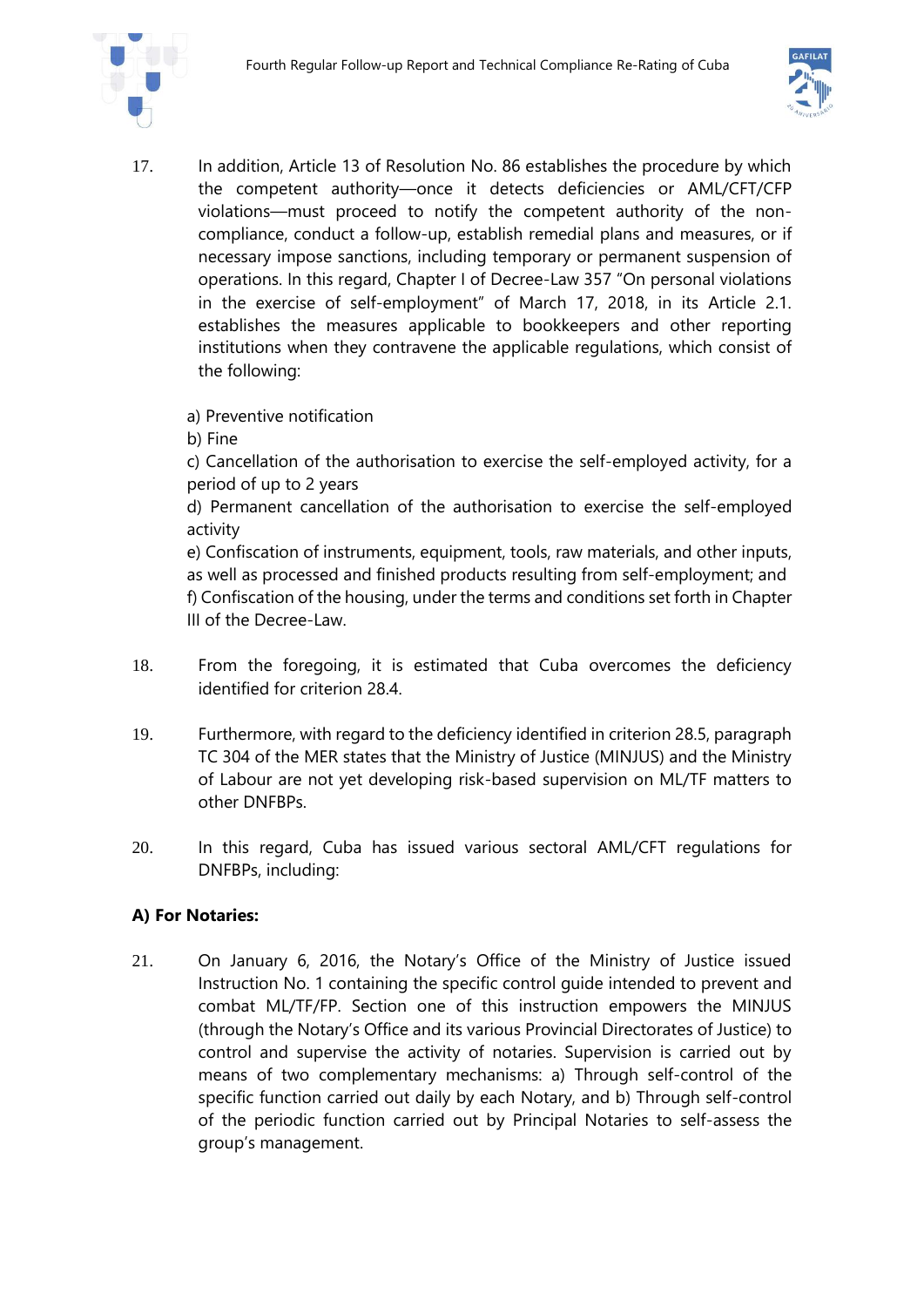



- 22. In order to carry out these self-control measures, control and supervision guidelines are established for notaries to prevent and combat ML/TF/FP, as well as a classification of the remarks, infringements, and technical deficiencies detected.
- 23. In turn, the country issued Methodology No. 2/2017 with procedures and measures to prevent public notaries from being used by unscrupulous persons in the use of front men or name lenders, in acts of transfer of ownership of housing and motor vehicles.
- 24. In addition, Annex IV of the Control Guide for AML/CFT/CFP established in Instruction 1 (2016) carries out a RBA classifying notaries as RIs in categories of higher and lower risk in accordance with the nature of the acts they perform. In this sense, those of the Special Notaries are classified as notaries with higher risk and those of lower risk are those assigned to civil service companies sponsored by the MINJUS and those assigned to the departments of Justice. Additionally, section II of said annex establishes: a) the notarial acts of higher risk, their mitigating factors and risk factors, and b) the notarial acts of lower risk, their mitigating factors and risk factors. Likewise, some geographic risk factors are weighted.
- 25. Regarding the frequency and intensity of AML/CFT supervisions, in addition to the fact that the second paragraph of the first section of Instruction 1 states that the periodic charge self-control is executed at least 4 times a year, Annex IV of the Control Guide for AML/CFT/CFP prevention established in Instruction 1 (2016), indicates that supervisors carry out the necessary checks in relation to the red flags identified, with the organizations and entities that are required, through the provincial directorates of Justice or the Ministry of Justice, as appropriate. In this sense, it is estimated that the constant review of alerts is carried out based on the understanding of risks and the characteristics of the RI, as required by the criteria.

#### **B) For Lawyers:**

- 26. On April 17, 2017, MINJUS issued Methodology No. 4 specifying ML/TF/FP riskbased supervisory actions for lawyers and establishing the verification of the application of disciplinary measures for non-compliance with the obligation to submit STRs.
- 27. In this regard, the following will be essential elements in the supervisions: 1) Verification that the corresponding CDD measures have been adopted in the legal services contract signed, 2) Classification and verification of the documents provided, 3) Understanding and collection of information on the corporate or business purpose of the business relationship, 4) Verification of the application of disciplinary measures for failure to submit information, 5) The obligation to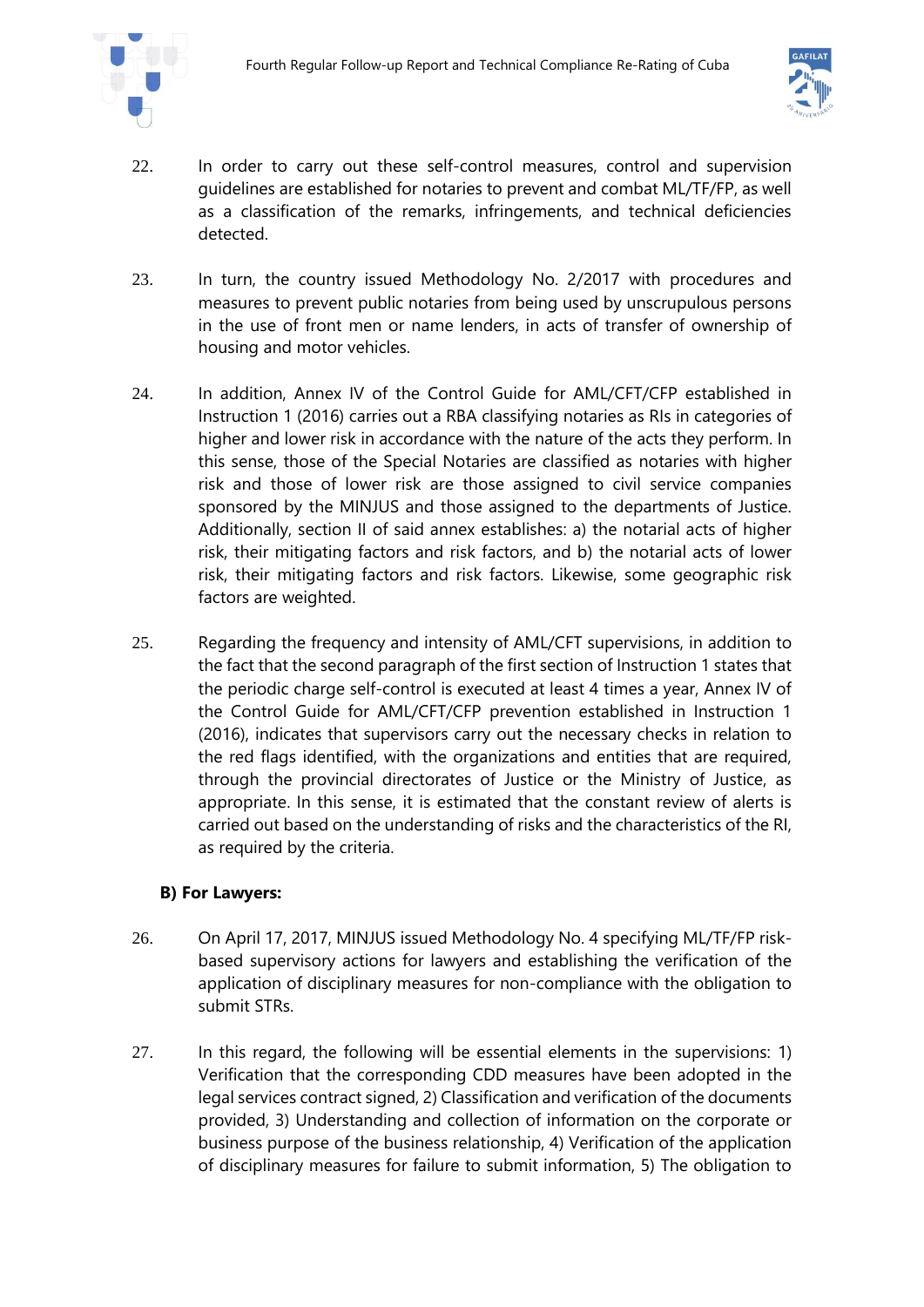



inform the supervisor when failure to submit STRs is detected, and 6) Assessment of the effectiveness of the measures imposed within one year.

- 28. For its part, on May 19, 2017 the National Board of the National Organisation of Collective Law Firms (ONBC, Organización Nacional de Bufetes Colectivos) issued Agreement No. 589 for the prevention of activities potentially related to ML/TF/FP, which addresses relevant aspects of risk-based supervision, the issuance of STRs and the procedure for the application of corrective measures for non-compliance with these provisions by the sector.
- 29. Chapter III, Rule 22 of the ONBC Standards and Procedures Handbook identifies lawyers who, due to the nature of their acts, are subject to AML/CFT/CFP measures; mainly those who provide professional services in operations involving the purchase and sale of real estate and the creation, operation, or management of companies or firms or other forms of management authorised by law (Article 1). Likewise, art. 6 of the aforementioned Manual, establishes the obligation of the supervisory Provincial Directorates to identify and evaluate the vulnerabilities of each supervised entity, taking into account the intensity with which due diligence measures are applied, in accordance with their risks, the characteristics of each place, the particular threats and their possible consequences.
- 30. Provincial supervision and control sub-directorates are required to carry out control actions every six months by monitoring contracted matters (whether they are in progress or completed), taking into account the red flags identified and prioritising the geographical areas of greatest risk. (Article 19). It should be noted that the supervisory guidelines contained in Annex 2 to Standard 22 are applicable to the implementation of monitoring, supervision and control activities. It addresses the various aspects to be verified as general prevention requirements, customers red flags, peculiarities of acts of transfer of ownership and other acts and aspects related to advice to legal persons. In this sense, it is understood that the determination of the frequency and intensity required for AML/CFT supervision in accordance with the Standard is based on the understanding of the risks that derive from the alerts themselves and the prioritization of other factors such as the geographic one.

#### **C) For Bookkeepers:**

- 31. The supervision, monitoring and control based on the risks identified to the bookkeepers is established in Resolution No. 86 according to the analysis of criterion 28.4, empowering the Ministry of Finance and Prices in its capacity as supervisor to execute the actions of supervision, monitoring and control that correspond, based on the risks identified.
- 32. Also. the obligation to supervise in a risk-sensitive manner is contained in subsection e) of art. 7 of Res. 86 (2020) where the preparation and periodic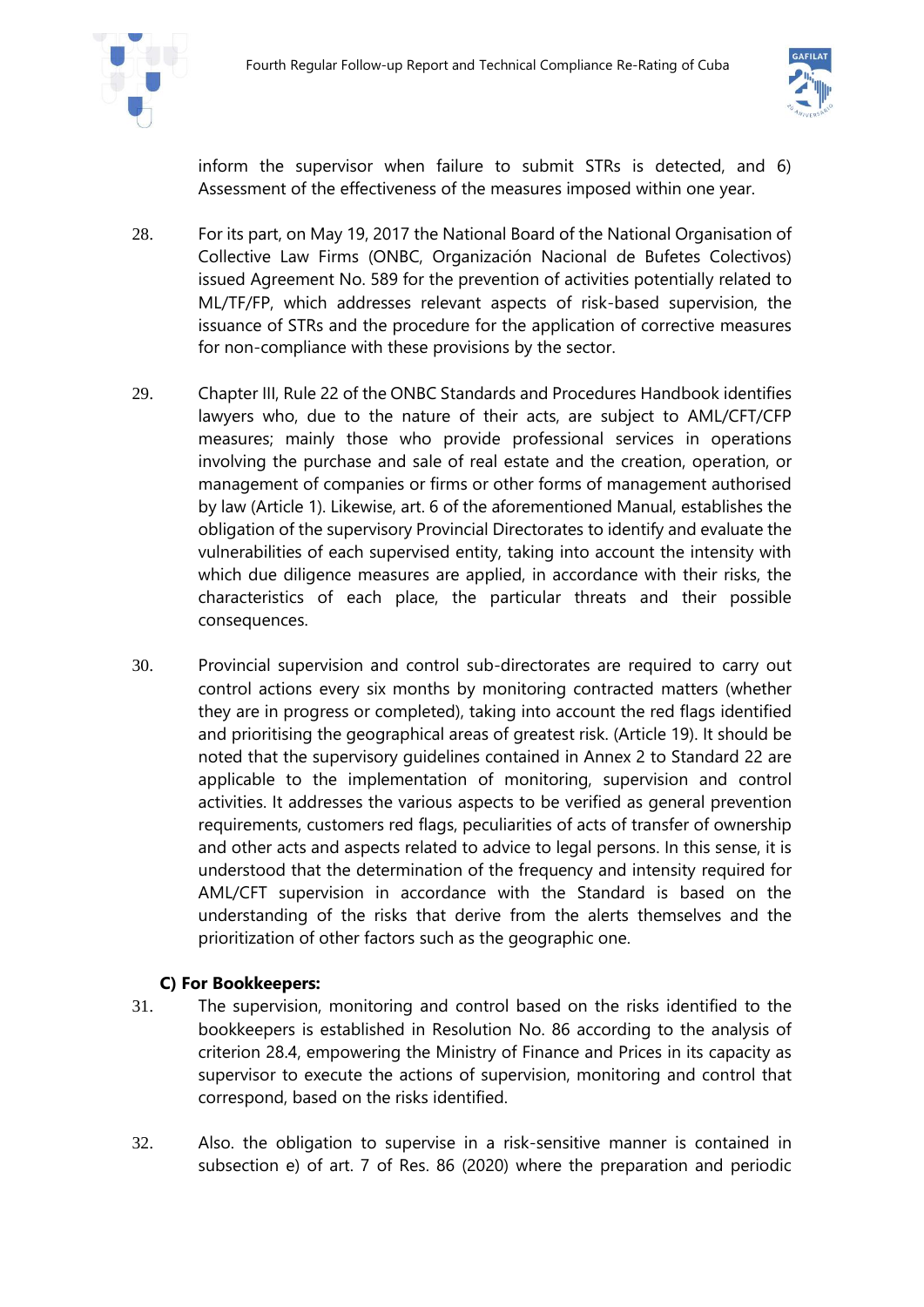-



updating is addressed, jointly with the RIs and in the manner determined, to guarantee that this sector has greater effectiveness in AML/CFT.

- 33. In conclusion, from the information described above, it is noticed that supervisors take into account the ML/TF risk profile of DNFBPs when applying the RBA as explained and, to that extent, they also consider the degree of discretion required in this criterion. In addition, the country has demonstrated significant progress in risk-based supervision for the DNFBP sectors that were pending under the MER (notaries, lawyers, and accountants). In this regard, the adoption of different regulatory bodies for the diversity of sectors has made it possible to define the powers and obligations of the competent authorities for AML/CFT supervision in these sectors. For its part, the amendments made to the regulatory framework already contain the sanctioning regime required for bookkeepers in case of non-compliance with AML/CFT regulations.
- 34. For this reason, Cuba is considered to have overcome the deficiency identified in criterion 28.5 and **it is proposed that the rating be raised to Compliant.**

### *Recommendation 35 – (originally rated PC – not re-rated)*

- 35. Regarding the deficiency identified in criterion 35.1, paragraph 551 of the MER states that the amount of the maximum fines applicable to legal entities appears limited.
- 36. In this regard, on September 14, 2018, Cuba issued Decree-Law 363 which, in its Article 10, establishes the type of violations that promote illegal activities, including ML/TF/FP, among them: 1) Failure to file STRs, 2) Concealment, falsification, and inaccuracy of such reports, as well as failure to submit them, 3) Failure to comply with the obligation to freeze without delay any funds of persons or entities designated by the UNSC, or by virtue of domestic lists, and 4) Violation of instructions and circulars issued by the Central Bank of Cuba.
- 37. In order to understand the scope and proportionality of the sanctions in this Recommendation, it is important to take into account the monetary and exchange peculiarities of the country.<sup>2</sup>

 $2$  The currency used by the population in Cuba for: a) transactions carried out between Cubans in national territory, b) for the payment of goods and services offered by the State and companies with state capital to Cubans and c) for compliance with the various fines contained in its laws and regulations, is the Cuban Peso (CUP) - such is the case, for example, of the fines contained in arts. 15 to 17 of DL 363-. However, it was not possible to officially obtain the CUP exchange rate apart from the different open sources of information consulted, which rate it at 0.037 CUP per 1 US dollar.

On the other hand, in parallel the country uses the so-called Cuban Convertible Peso (CUC) that is used for the acquisition of consumer goods and services in the network of establishments created to market their products and services in that currency. In this regard, according to information from the Central Bank of Cuba, the exchange rate from CUC to US dollars is 1 CUC for every US dollar.<sup>2</sup> Although, as mentioned previously, the sanctions in Cuban regulations (for both natural and legal persons) are expressed in CUP, the country has stated that for the sanctions corresponding to legal persons, the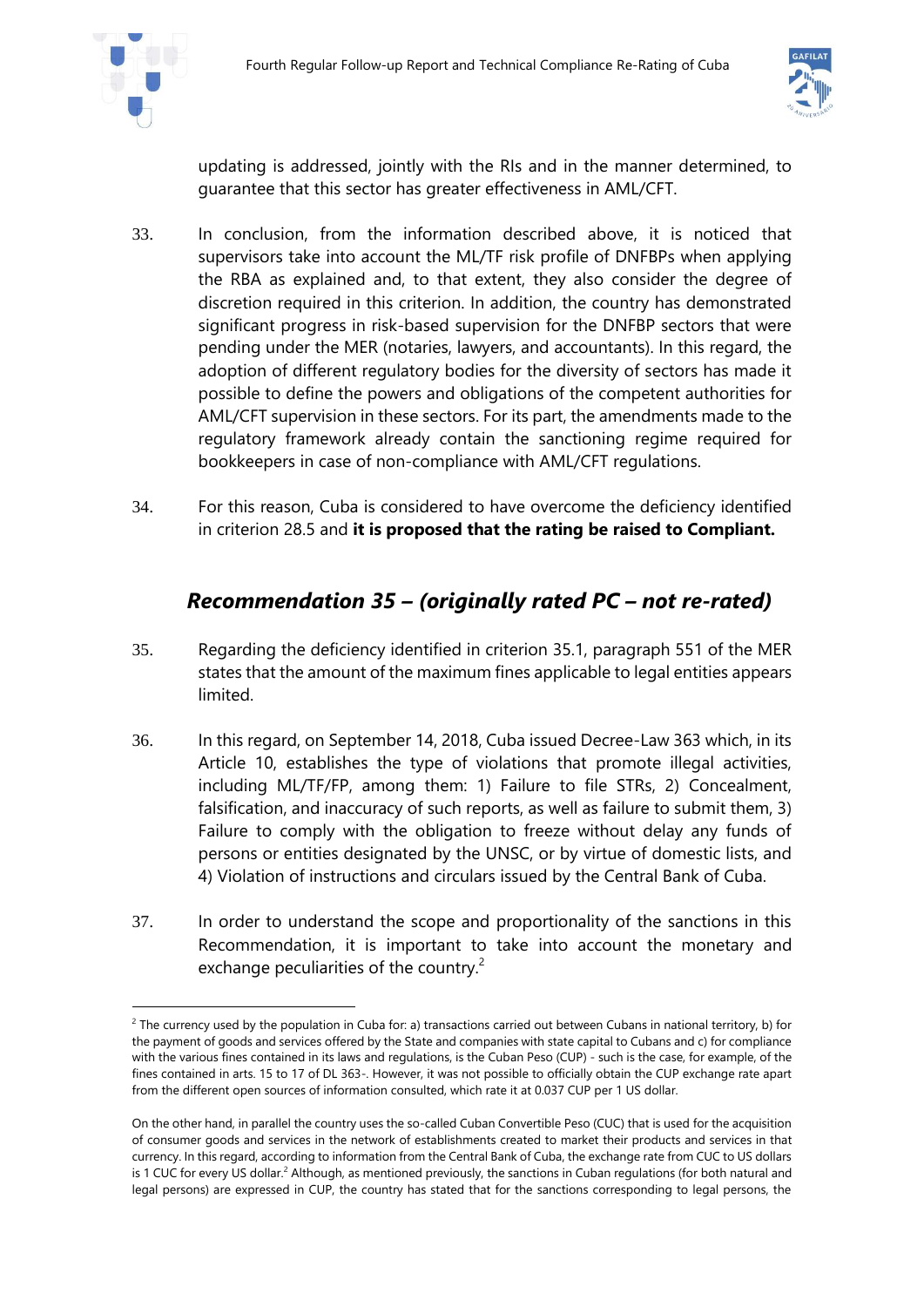

 $\overline{a}$ 



- 38. In this sense, article 15 of Decree-Law 363 establishes the ranges between which the value of the fine to be applied is determined, either for natural or legal persons. For natural persons, the fine is up to 50 thousand CUP (approx. 1,850 USD) and for legal persons, the fine is up to 5 million CUP (approx. 185, 000 USD). However, the fines can reach up to 15 million CUP (approx. 555, 000 USD), depending on the assessment criteria. In this sense, for example, the article establishes that, in determining the value of the fine at the time of its application, assessment criteria related to the degree of responsibility or the existence of intent, the continuity or persistence of the offending behaviour and the nature of the damage caused must be taken into account, ensuring that the amount of the fine is proportional to the impact of the behaviour. In turn, Article 16 provides for aggravating circumstances of up to 7.5 million CUP (approx. 277, 500 USD) in fines, and mitigating circumstances of up to half the amount of the fine, depending on the characteristics of the party bound to pay it and the consequences of the infringement. In this regard, Article 17 considers the recidivism of a natural or legal person as a penalty, the amount of the fine is increased by up to twice the amount that would otherwise correspond, resulting in fines of up to 15 million CUP (approx. 555, 000 USD).
- 39. In this regard, it is recognized that the Cuban regulations incorporate, through the assumptions described above, broader sanctions for non-compliance in the matter, and it is considered that these amounts comply with the proportionality and dissuasiveness required by the Standard.
- 40. From the foregoing, it is estimated that Cuba addresses the deficiency identified for criterion 35.1 related to the maximum amount of fines applicable to legal persons.
- 41. In addition, according to paragraph 308 of the MER, the lack of a sanctioning regime for money order companies is also identified as a deficiency.
- 42. In this regard, Resolution No. 152 of December 17, 2014 of the BCC granted a license to the Cuban Post Office Group (Grupo Empresarial de Correos de Cuba) to provide national and international money order services (Declaration One) and includes it as an AML/CFT/CFP RI (Declaration Two) in accordance with the provisions of Decree Law 317/2013 and its complementary regulations.
- 43. Consequently, money order companies, in their capacity as RIs, are subject to Article 1.1.2 of Decree Law 363 on administrative violations of banking, financial and exchange regulations. In this regard, under Article 12 of the said decreelaw, money order companies that commit the various AML/CFT/CFP violations (Article 10) may be subject to one or more of the following measures: 1) Fine, 2)

applicable exchange rate is the established for the CUC, however, this statement could not be corroborated within the legal framework.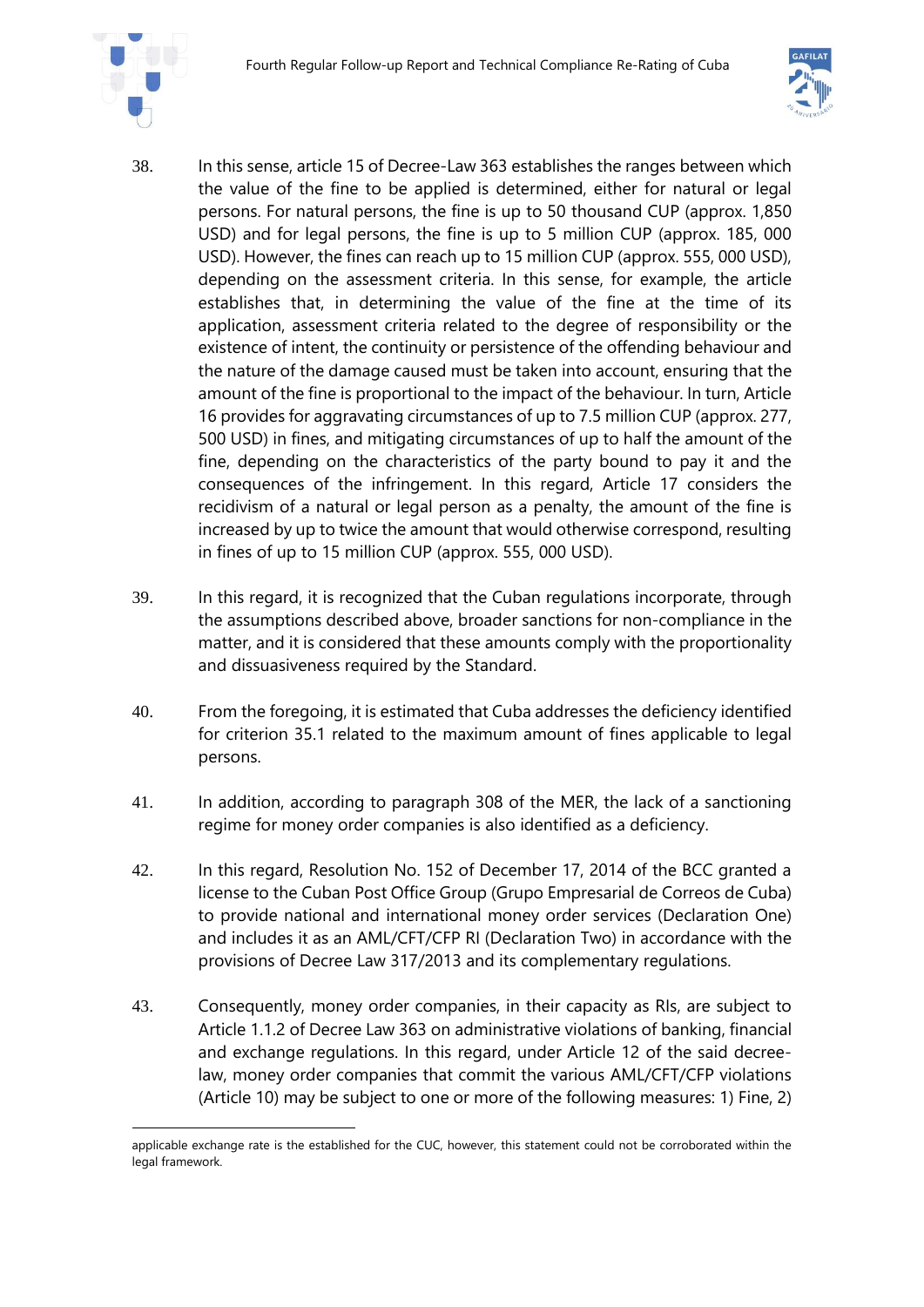



Surveillance regime exercised by the Superintendence of the Central Bank of Cuba, in the case of financial institutions licensed by the Central Bank of Cuba, 3) Preventing the continuity of the infringing conduct, 4) Temporary freezing of accounts, 5) Order to close accounts, 6) Suspension of new authorisations to open accounts for a period of up to one calendar year, 7) Suspension of the participation of financial institutions in the systems operated by the Central Bank of Cuba and the various services it provides, 8) Confiscation of the proceeds from the commission of the offences, 9) Confiscation of numismatic pieces, 10) Intervention by financial institutions established in the country, 11) Suspension of authorised operations or activities, or modification or cancellation of licences issued by the Banco Central de Cuba, and 12) Arrangements for the liquidation of financial institutions.

- 44. In addition, on May 12, 2017, the President of Cuban Post Office Group, through the issuance of Resolution No.73, enforced the measures and sanctions to be applied for non-compliance with the obligations provided for in the legal provisions on AML/CFT matters. In particular, Declarations Five and Six establish the following sanctions:
	- 1) Written warning
	- 2) Partial modification of the licence
	- 3) Licence cancellation
	- 4) Additional information regime
	- 5) Orders to comply with specific instructions to restore the legal order that has been broken.
- 45. From the foregoing, it is estimated that Cuba overcomes the deficiency identified for criterion 35.1.
- 46. With regard to the deficiency in paragraph 309 of the MER on the non-existence of the range of sanctions applicable to bookkeepers, in accordance with the analysis of criterion 28.4, the deficiency has been analysed and addressed.
- 47. In addition, with regard to the deficiency in paragraph 310 of the MER regarding the sanctioning regime applicable to NPOs, although the adoption of the Law of Associations—which includes sanctions for the sector—is foreseen in the legislative calendar up to 2022, the country shows some progress in this area.
- 48. Through Resolution No. 30 of April 23, 2019, the "Regulations for the Assistance and Control of Foundations and Associations for which the Ministry of Culture is the Liaison Body" was approved, applicable to all forms of association under the regulation and supervision of the Ministry of Culture (MINCULT). Article 14 establishes the following behaviours as infringements: Those arising from the serious violation of a legal provision, resulting in damage to the prestige of the Foundation, Association, body, or country. Meanwhile, Article 15 lists the serious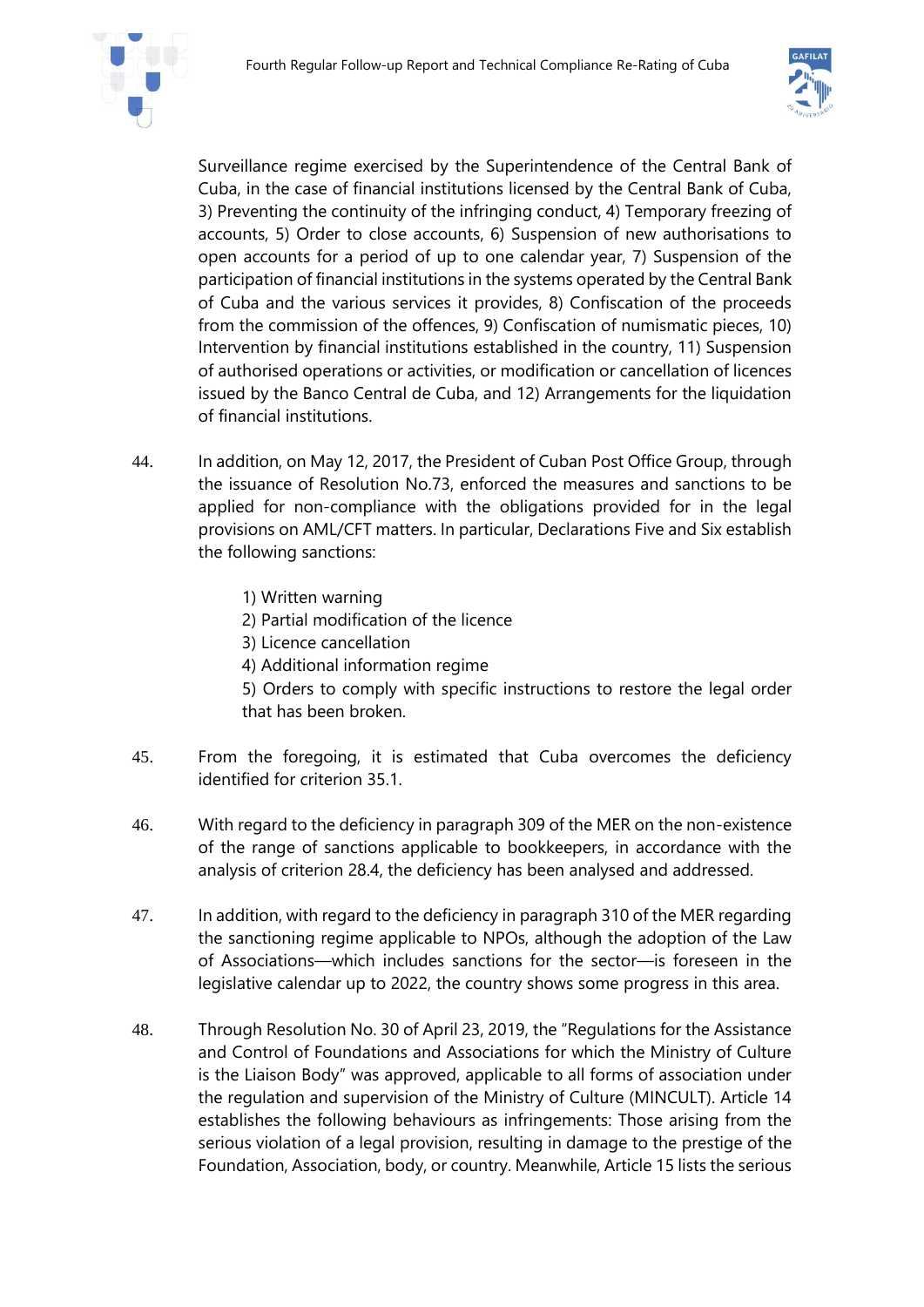



infringements, namely: 1) Conducting activities that are harmful to the social interest, 2) infringing legal provisions, statutes and regulations, 3) carrying out commercial activities that have not been approved, 4) promoting illegal activities, including ML, TF and FP, 5) receiving financial funds or material resources from donations abroad without complying with the established procedure, 6) using financial funds in activities that are contrary to the purpose for which they were established, and 7) others that, due to their effects, deserve to be classified as serious.

49. In this respect, the following measures can be implemented to the NPOs:

1) Freezing of accounts (according to Instruction No. 26/2013 of the Superintendent of the BCC),

2) Request to the President of the Foundation (Resolution No. 30, Article 16.1, subparagraph (a) of the MINCULT),

3) Promotion of the revocation of the President of the Foundation (Resolution No. 30, Art. 16.1, subparagraph (b) of MINCULT),

4) Withdrawal of certificate, licence, and registration (Resolution No. 30, Article 16.1, subparagraph (c) of the MINCULT), by Law 54 that applies to all Associations and its Regulation Resolution No. 56/86 Article 79 subsection c) for breaching current laws), and

5) Filing of civil, administrative or criminal actions with respect to the NPOs or the persons acting on their behalf, as appropriate.

- 50. The aforementioned measures are applicable to the offending Foundation and Association pursuant to the Regulation, without prejudice to any civil or criminal liability that may arise (Resolution 30, Article 18 of MINCULT).
- 51. Likewise, Article 17 of the Regulation of the Law of Associations provides that, in the event of a serious infringement by an Association, the Directorate of Associations of the Ministry of Justice must be requested to apply an administrative sanction, both to the Association and to its directors, as established in the Regulation of the same law.
- 52. Although to date fines to the sector are not part of the sanctioning system, as an instrument in the range of sanctions a country can apply in accordance with the footnote to criterion 8.4 b), it is contemplated that they will be addressed once the Law of Associations is refined in accordance with the legislative calendar in 2022.
- 53. Despite the progress detailed above, this law needs to be improved so that the sanctions to associations for which MINCULT is not the liaison body provide for a greater range of sanctions.
- 54. Moreover, in accordance with the exception contained in Article 2 of Law 54/1985 (Law of Associations), mass and social organisations, as well as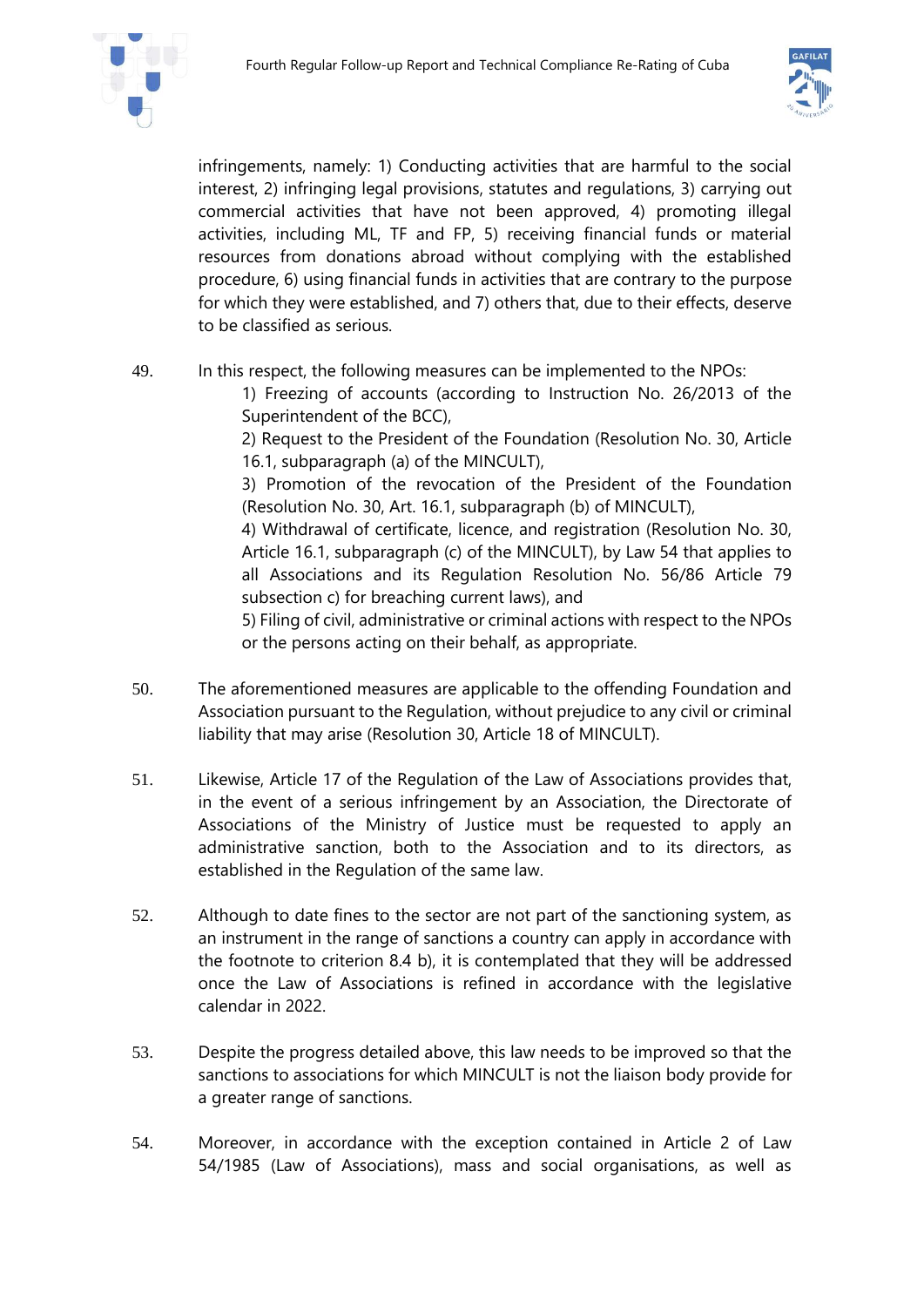



ecclesiastical and religious associations are not subject to this body of law, since their control is governed by actions of the Comptroller General of the Republic (CGR) pursuant to Article 12.2 (c) of Law 107/2009 "Law on the Comptroller General of the Republic," which refers only to the control and use of public funds received by them.

- 55. Cuba indicated that such control actions by the CGR will include, when appropriate, measures of an administrative nature in accordance with Decree-Laws 196 and 197 against those directly and collaterally responsible, in addition to measures of a criminal nature. However, with respect to the enforcement of DL 196, in accordance with its Article 2, on Public Officials (*Cuadros del Estado*), it is considered that it is not enforceable against mass and social organisations, since its nature is associative and entails a privacy dimension. Furthermore, with respect to the application of DL 197—although in accordance with Article 1 (b), said law is applicable to the units that depend on political, social, and mass organisations—it is considered that this body of law only governs the legallabour relations of Cuban citizens and foreigners residing in the country who serve as leaders or officials of the aforementioned forms of association, but not with respect to the sanctions for non-compliance with their obligations established under R.8.
- 56. In addition, with respect to ecclesiastical or religious associations, although they are constitutionally recognised in the country (Article 15), there is no other regulation that requires compliance with the obligations established under R.8, and therefore no range of sanctions applicable to this type of association is identified in line with this criterion.
- 57. From the above, it is estimated that Cuba has met to a good extent the deficiency identified in criterion 35.1.
- 58. With regard to the deficiency identified in criterion 35.2, paragraph TC 331 of the MER states that the sanctions applicable to directors and/or senior managers for the cases that apply in Recommendations 8, 23 and for the Post Office Group are not clear.
- 59. In this regard, administrative sanctions are applicable to associations in Cuba in accordance with Article 19 of the Law of Associations (Law 54/1985 and its Regulations), as well as to its directors for infringing the provisions of the law or the internal by-laws or regulations and the rules on relations. Measures will be adjusted in the light of the infringement committed, the seriousness of the events, and the damage caused.
- 60. As indicated in the previous criterion, associative forms such as mass and social organisations and ecclesiastical or religious associations, among others, are exempted under Article 2 of the Law of Associations.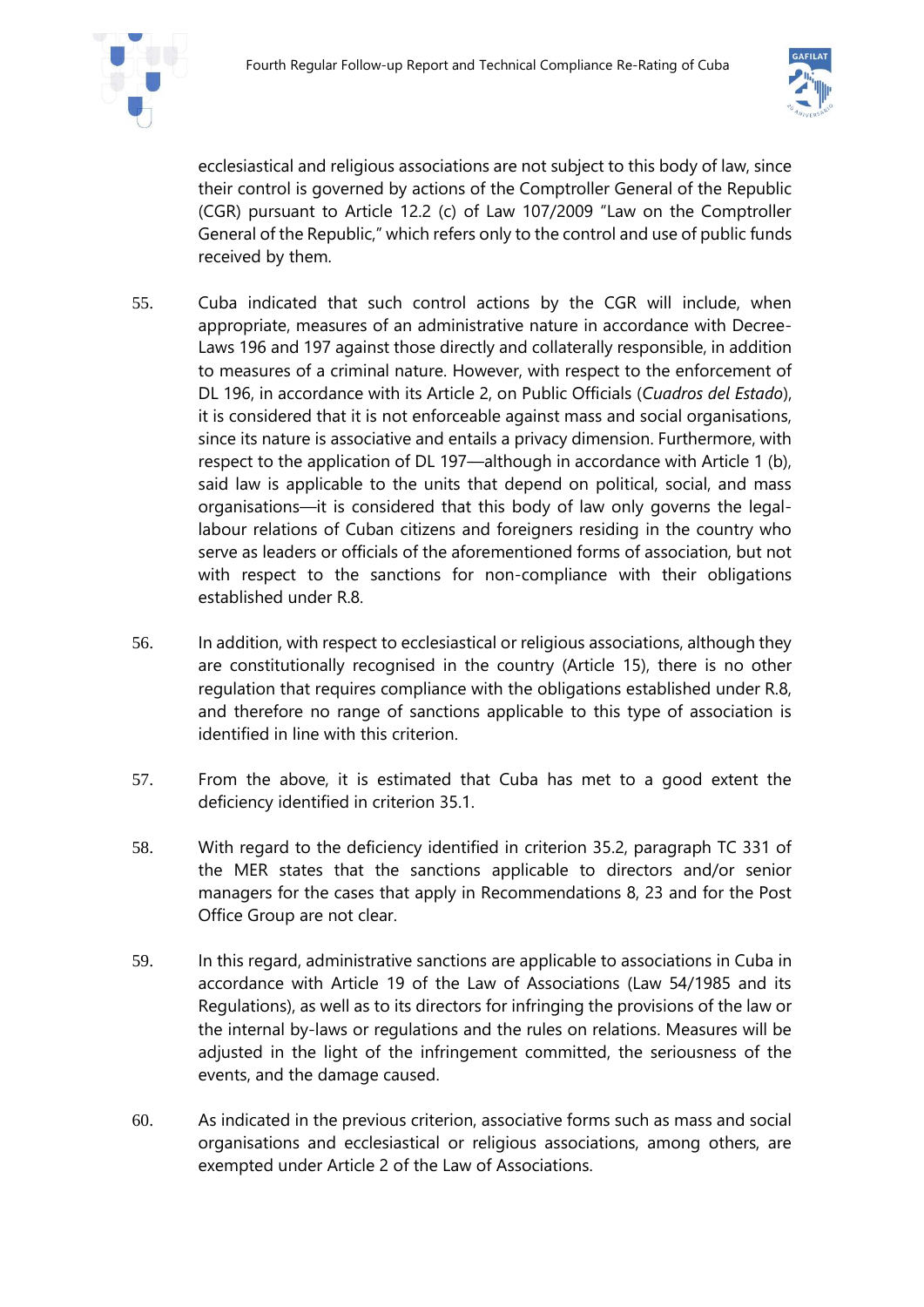



- 61. However, for forms of association for which MINCULT is the liaison body, there are sanctions that apply to both the association and its directors (Art. 16.1 of MINCULT Res. No. 30) which consist of:
	- 1) Request to the President of the Foundation
	- 2) Promotion of the revocation of the President of the Foundation, and
	- 3) Request for the termination of the foundation.
- 62. It should be noted that in accordance with Article 16.1(2) of MINCULT Resolution No. 30, in order to determine the measures to be applied, the nature of the infringement, the results of comprehensive and individual checks, the characteristics of the offender, the degree of participation and responsibility, the seriousness of the damage caused, as well as the impact of the events on the system of culture or image of the country are taken into account.
- 63. With regard to the sanctions applicable by the ONBC pursuant to R.23, in the case of lawyers, Article 27 of Decree-Law 81 establishes the range of sanctions to be imposed, such as:
	- a) Warning
	- b) A fine not exceeding 10% of their monthly remuneration
	- c) Transfer to a lower level position
	- d) Permanent separation from ONBC.
- 64. In turn, lawyers belonging to Specialised Services Firms, in their capacity as public officials, are subject to the disciplinary regime of Articles 19 and 20 of Decree-Law 197, with the following measures:
	- a) Private warning
	- b) Warning to the Board of Directors
	- c) Warning to the working group where the offender operates

d) Warning to the collective of the work centre to which the offender belongs

e) Temporary demotion to a lower rank position and similar work conditions, for a term of six months up to one year

f) Temporary demotion to a lower position, and different working conditions, for a period of six months to one year

g) Permanent demotion to a lower position, and similar working conditions

h) Permanent demotion to a lower position, and different working conditions

i) Permanent separation from the entity

j) Permanent separation from the sector or activity.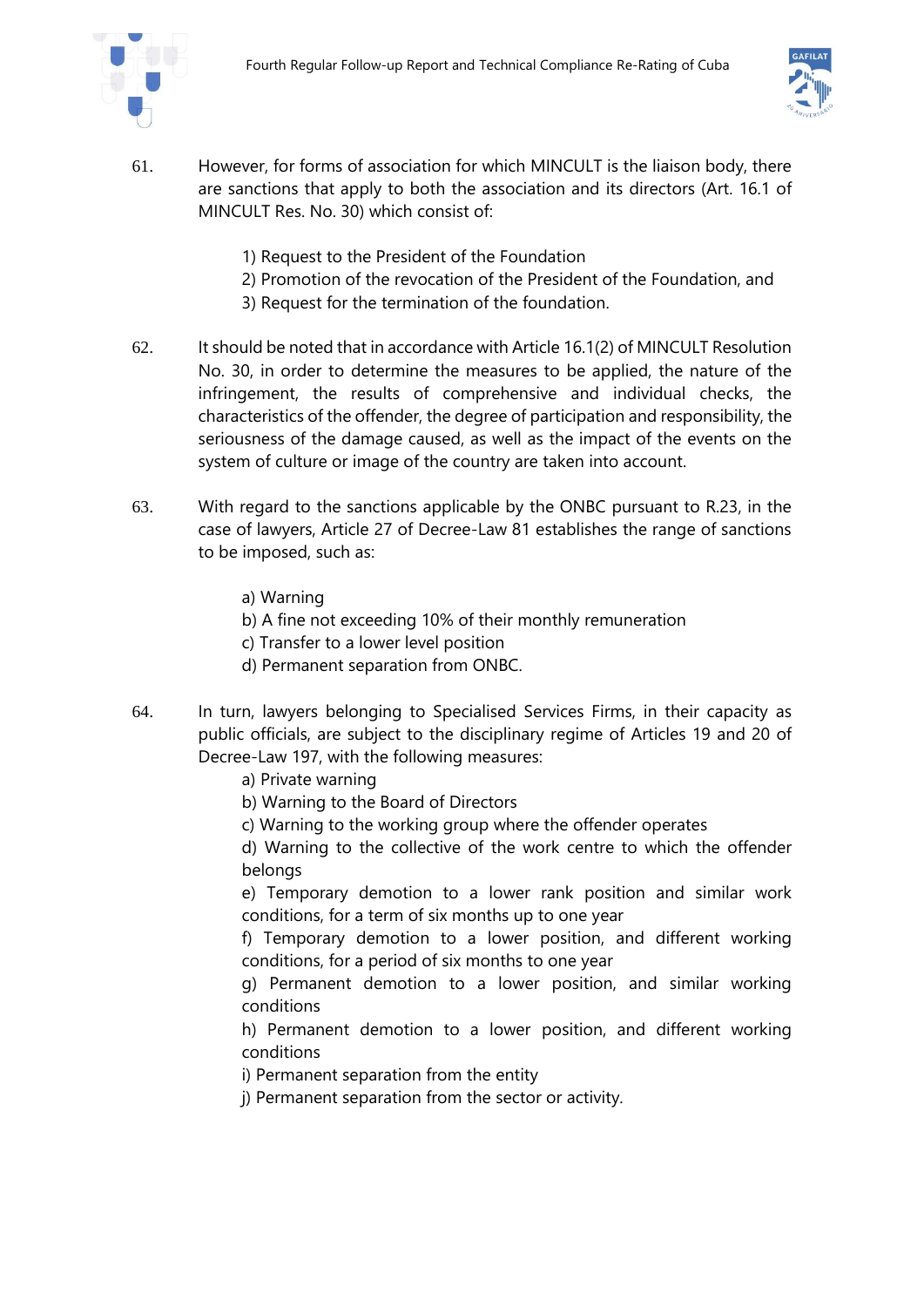



- 65. As far as notaries are concerned, since they have the status of public officials, the disciplinary regime of Decree-Law 197 is applicable to them, as described in the previous paragraph.
- 66. In turn, in accordance with paragraph 3 a) of Article 2.1 of Decree Law 317/2013 and the third resolution of BCC Resolution No. 73/2014, DNFBPs in Cuba (including notaries) are subject to the AML/CFT/CFP regime and when they fail to comply with the provisions on the matter they shall be administratively sanctioned, in accordance with the applicable legislation, without prejudice to any criminal and civil actions that may be taken.
- 67. In the case of bookkeepers, the sanctions do not apply to senior managers and directors as these are natural persons authorised to work on a self-employed basis.
- 68. With regard to the sanctions applicable to the Post Office Group, and in accordance with paragraph 619 of the MER, the administrative-disciplinary responsibility applied concomitantly within the framework of the civil service (Code of Ethics for State Employees, Decree-Laws 196 and 197), is applicable to all directors and/or senior managers related to the civil service and in this case, it is applicable to the directors and/or senior managers of the sector in their capacity as reporting institutions.
- 69. In addition, Decree-Law 363 of September 14, 2018, established the regime of measures applicable to financial institutions, representation offices, nonfinancial entities which provide assistance services to financial, collection, payment, or other institutions, as well as to natural or legal persons which incur in violations provided for in that law. In this regard, the Post Office Group, as a non-financial entity providing assistance services to FIs, applies Article 1.1 on the liability of legal persons regardless of the potential liability of managers, officials, and workers who are considered to be the perpetrators of the infringements provided for in this Decree-Law.
- 70. Finally, Decree-Laws 196 and 197 on the Working System with State and Government Officials and on the Working Relations of personnel appointed to hold positions as managers and officials are also applicable to them, which contain the ethical regulations and disciplinary regime of managers, executives and officials.
- 71. From the above, it is estimated that Cuba has largely overcome the deficiency indicated in criterion 35.2, except for NPOs and other associative forms other than those regulated by MINCULT.
- 72. In conclusion, Cuba has demonstrated significant progress in establishing sufficiently proportionate and dissuasive amounts of sanctions for the various reporting institutions that presented deficiencies in accordance with the above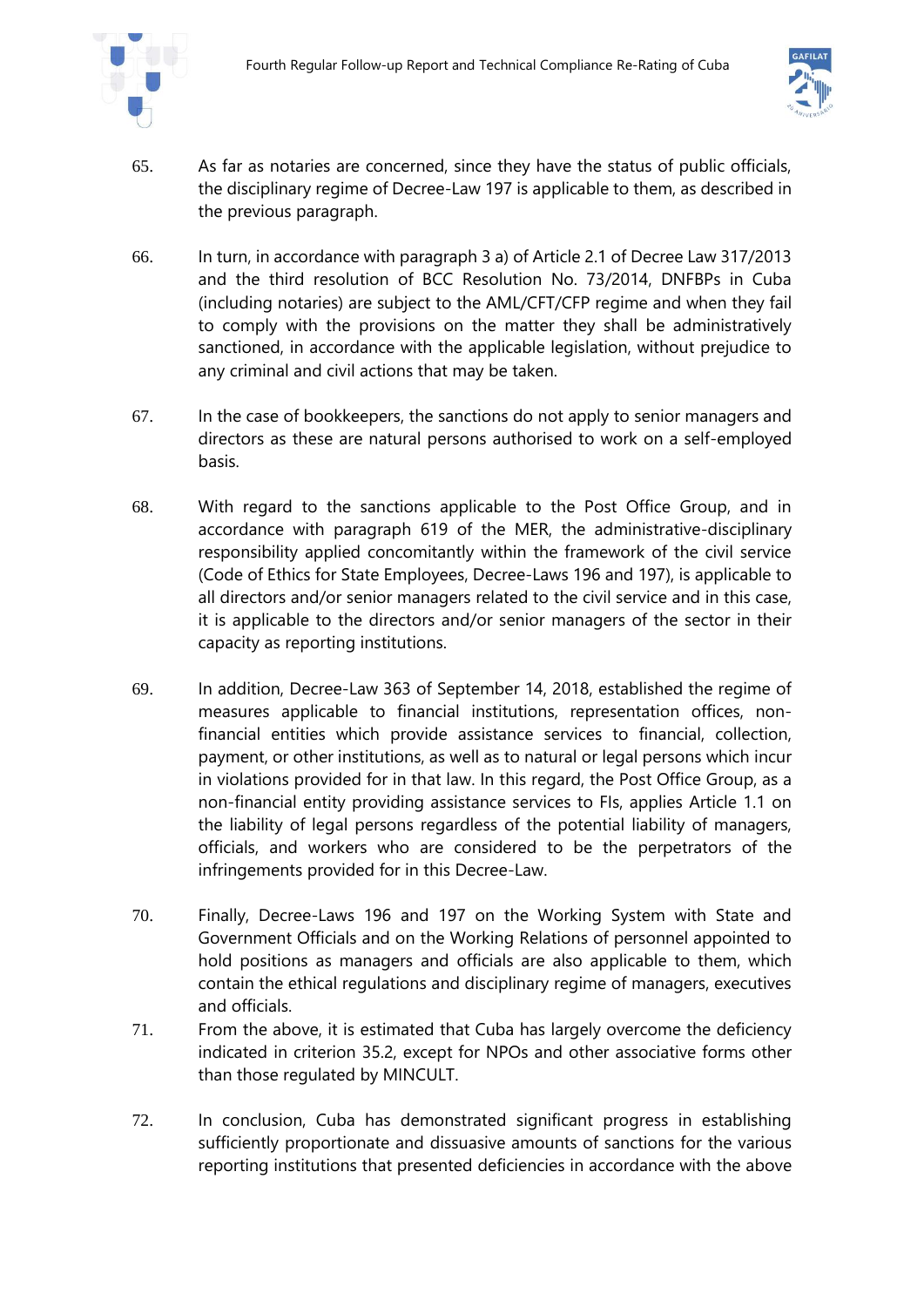



analysis. At the same time, it was possible to verify that there exists a legal framework that provides for the sanctioning regime applicable to money order companies in the AML/CFT field, as well as to bookkeepers.

- 73. In relation to NPOs under the regulation of MINCULT, even if the improvement to the Law of Associations that the country will make so that it includes fines as one of the sanctions enforceable for non-compliance with AML/CFT obligations is considered necessary, it should be highlighted that the new MINCULT regulations, in its capacity as liaison body, provide for sanctions for its reporting institutions. Such regulations set forth a range of effective, proportionate, and dissuasive sanctions as required under the criterion.
- 74. In turn, as Cuba pointed out, the Law of Associations exempts from compliance to mass and social organisations, and ecclesiastical and religious associations, since these are subject to the regulations of the CGR under Article 12.2(c) of Law 107/2009 entitled "Law on the Comptroller General of the Republic." However, from the reading of the law, it can be seen that this authority only has the power to control and use the public funds that these forms of association may receive.
- 75. In addition, the deficiency indicated in criterion 35.2 is partially met for NPOs and other forms of associations other than those regulated by MINCULT and fully met for lawyers, notaries, and Post Office Group. In this sense, **it is considered that the rating should corresponds to Largely Compliant** since minor deficiencies still remain.

# **IV. OVERVIEW OF THE PROGRESS MADE ON THE RECOMMENDATIONS AMENDED BY THE STANDARD SINCE THE MER**

- 76. Cuba addressed the new technical compliance requirements with respect to the following Recommendations:
	- Recommendation 2, originally rated C
	- Recommendation 5, originally rated C
	- Recommendation 8, originally rated PC
	- Recommendation 18, originally rated C
	- Recommendation 21, originally rated C, and
	- Recommendation 15, originally rated C.

### *Recommendation 2 – (originally rated C – it remains C)*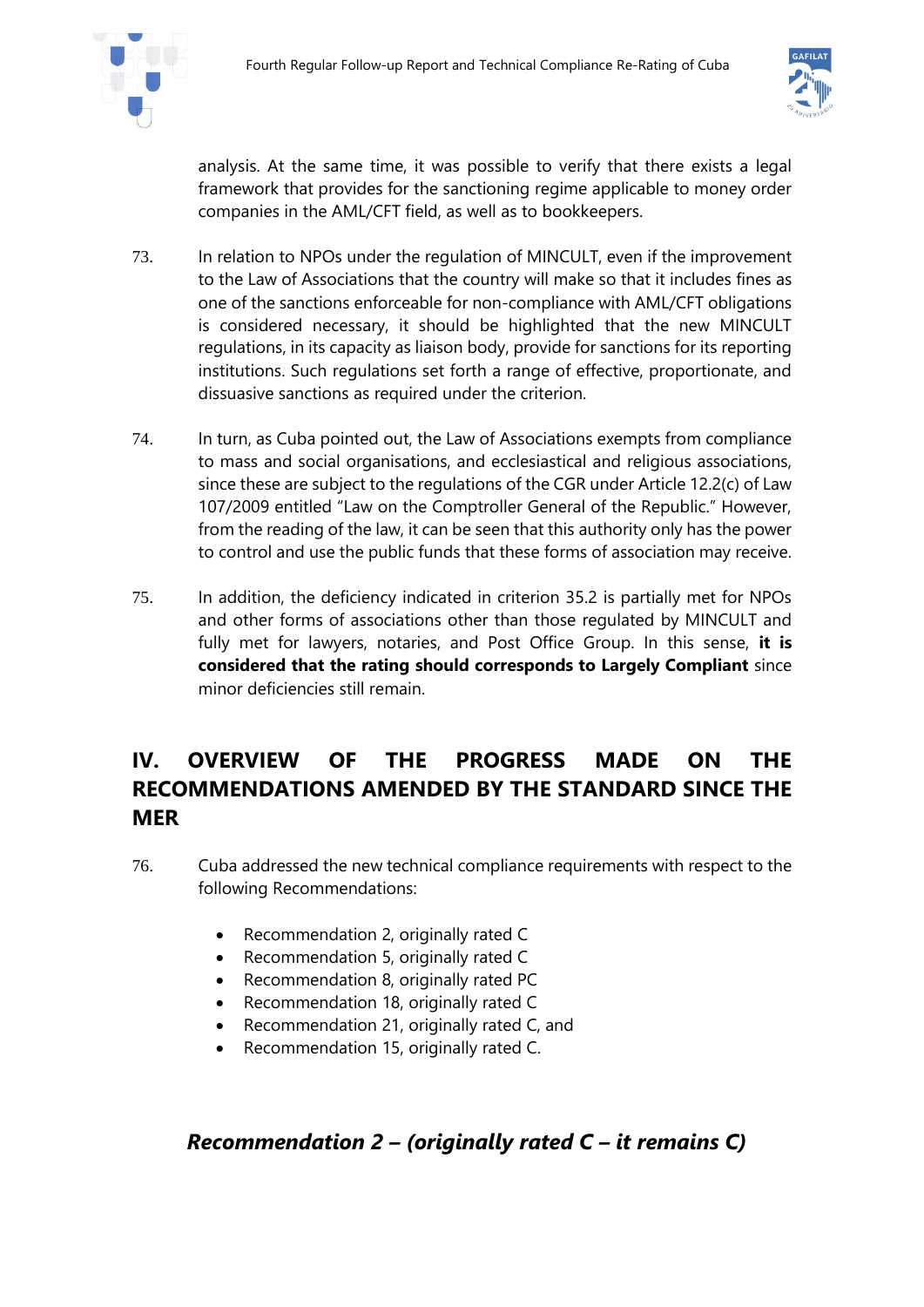



- 77. With regard to compliance with criterion 2.4, which provides that competent authorities should have similar cooperation and, where appropriate, coordination mechanisms to combat TF, Cuba, in accordance with Article 19 of Decree Law 317, established the Coordinating Committee, which is responsible for drafting, proposing the AML/CFT national assessment, and coordinating policies and actions to combat ML/TF/FP or other related behaviours that are similarly serious.
- 78. In addition, BCC Resolution No. 41/2014 describes the coordination functions and mechanisms in this area, in particular paragraphs a), i) and j), respectively, which describe a risk-based AML/CFT/CFP strategy proposal and the participation of the Coordinating Committee.
- 79. From the foregoing, it is estimated that Cuba has addressed criterion 2.4.
- 80. As regards compliance with criterion 2.5 on the cooperation and coordination between the relevant authorities to ensure consistency of the AML/CFT requirements with data protection and privacy regulations and other similar provisions, in accordance with articles 46, 47, 48, 50 and 97 of the Constitution, Cuba enshrines the rights of data protection and privacy of personal information, and also acknowledges the right of all persons to access their personal data in registers, files, or other databases and information of a public nature, as well as to request its non-disclosure and its due amendment, rectification, modification, updating, or cancellation, in accordance with the provisions of the law.
- 81. In this regard, the DGIOF and the competent authorities involved in the exchange of information are governed by Decree-Law 199 on the Security and Protection of Official Classified Information and Resolution No. 1 of the Minister of the Interior, which implements the regulations of the aforementioned Decree-Law. Under these guidelines, it establishes its system of protection, conservation of documentary information, and collection in technological devices, while guaranteeing its due protection.
- 82. For this reason, Cuba is considered to have addressed criterion 2.5 (in addition to 2.4) and **it is proposed that the rating be kept as Compliant.**

### *Recommendation 5 – (originally rated C – it remains C)*

83. Regarding compliance with criterion 5.2 bis, which states that the offence of TF must include the financing of travel of individuals who travel to a State other than the State of residence or nationality for the purpose of perpetrating, planning, preparing, or participating in terrorist acts or providing or receiving terrorist training, Cuba made the respective legal amendments.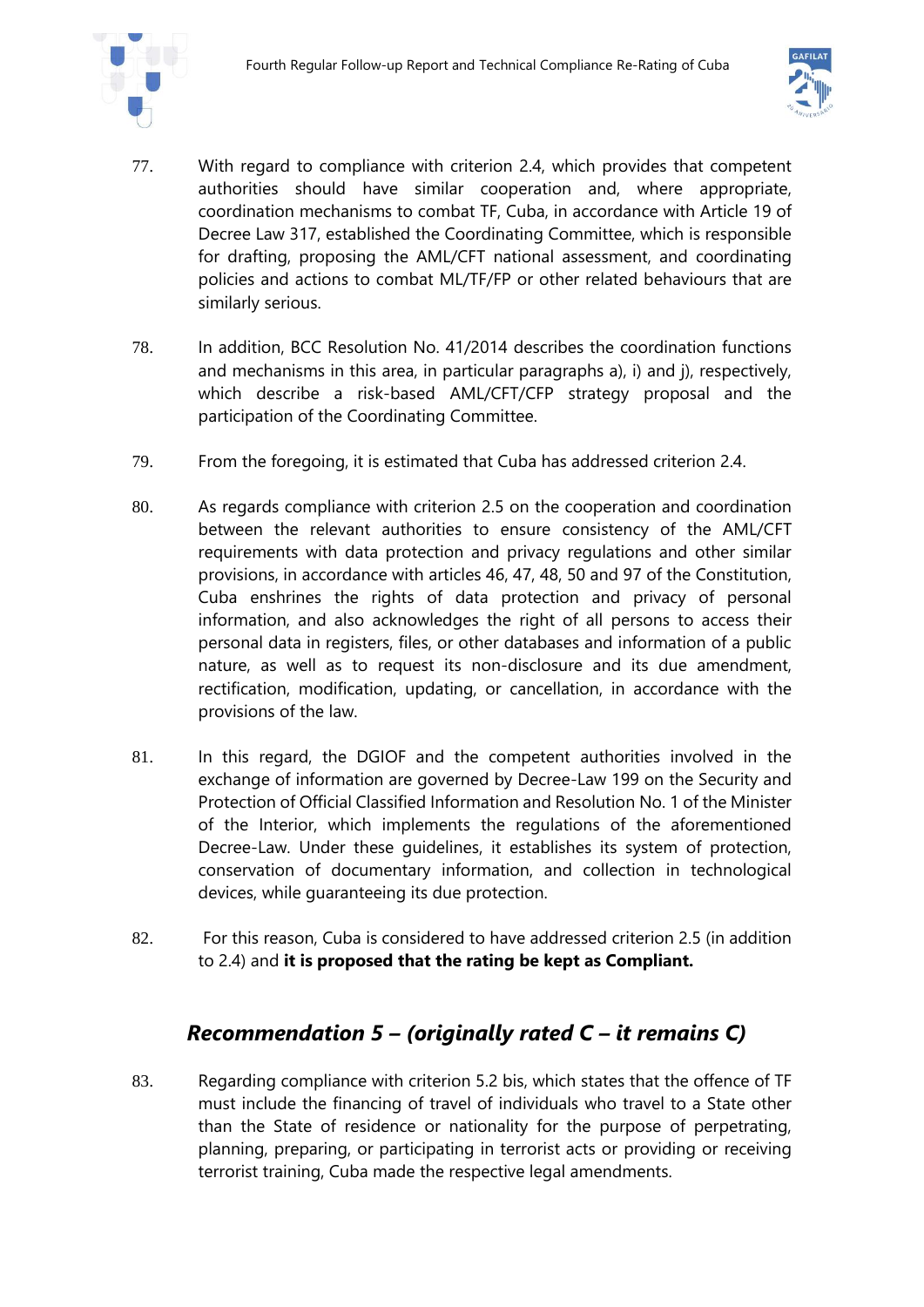



- 84. In this regard, on October 8, 2019, Decree-Law 389 was issued amending the Criminal Code, the Law against Terrorist Acts and the Law of Criminal Procedure. Article 3 provides for the amendment of Article 25 of Law 93 "Law against Terrorist Acts", in order to include the relevant element of UNSCR 2178 regarding the threat posed by foreign terrorist fighters by criminalising the financing of travel of individuals who travel to States other than the State of their residence or nationality for the purpose of perpetrating, planning, preparing or participating in terrorist acts or providing or receiving terrorist training.
- 85. From the foregoing, it is considered that Cuba addresses criterion 5.2 bis and **it is proposed that the rating be kept as Compliant.**

### *Recommendation 8 – (originally rated PC – it remains PC)*

- 86. In Cuba, civil societies are recognised as forms of association under Article 396.2 of the Civil Code (Law 59). For their part, companies, associations, political, mass, and social organisations and their enterprises and foundations are classified as LPs in accordance with Article 39.1 of the same Civil Code in paragraphs (c), (ch), and (d) respectively.
- 87. In accordance with Article 22 (f) of the Constitution, one of the forms of ownership is that exercised by associations over their property for the fulfilment of non-profit purposes. For its part, Article 14 of the Constitution recognises as one of the forms of association *"mass and social organisations that bring together different sectors of the population, represent their specific interests, and incorporate them into the tasks of building, consolidating and defending the socialist society..."* According to the information provided by the country, these types of associations are mainly made up of neighbours, students, women, peasants, and workers. Additionally, Article 15 of the Constitution recognises religious institutions and fraternal associations.
- 88. Regarding the fulfilment of criterion 8.1 a), according to the National Registry of Associations of the Directorate of Associations of the Ministry of Justice, there are currently 2,244 registered forms of different types of associations (associations of cultural nature, environment, education, unions, foundations, mass and social organisations and other forms of associations) 50% of which are Fraternal Associations (1151). The associations contemplated under Law 54 (Law of Associations) have methodological attention in accordance with Resolutions No. 5 and 6 of 2018, of the Directorate of Associations of the Ministry of Justice, which refine the "Methodology for the Inspection of Associations" and the "Methodology for the Inspection Visits to Liaison Bodies," where the aspects of TF risks are specified (Articles 8 (d), (e) and (f) and 3 (a) and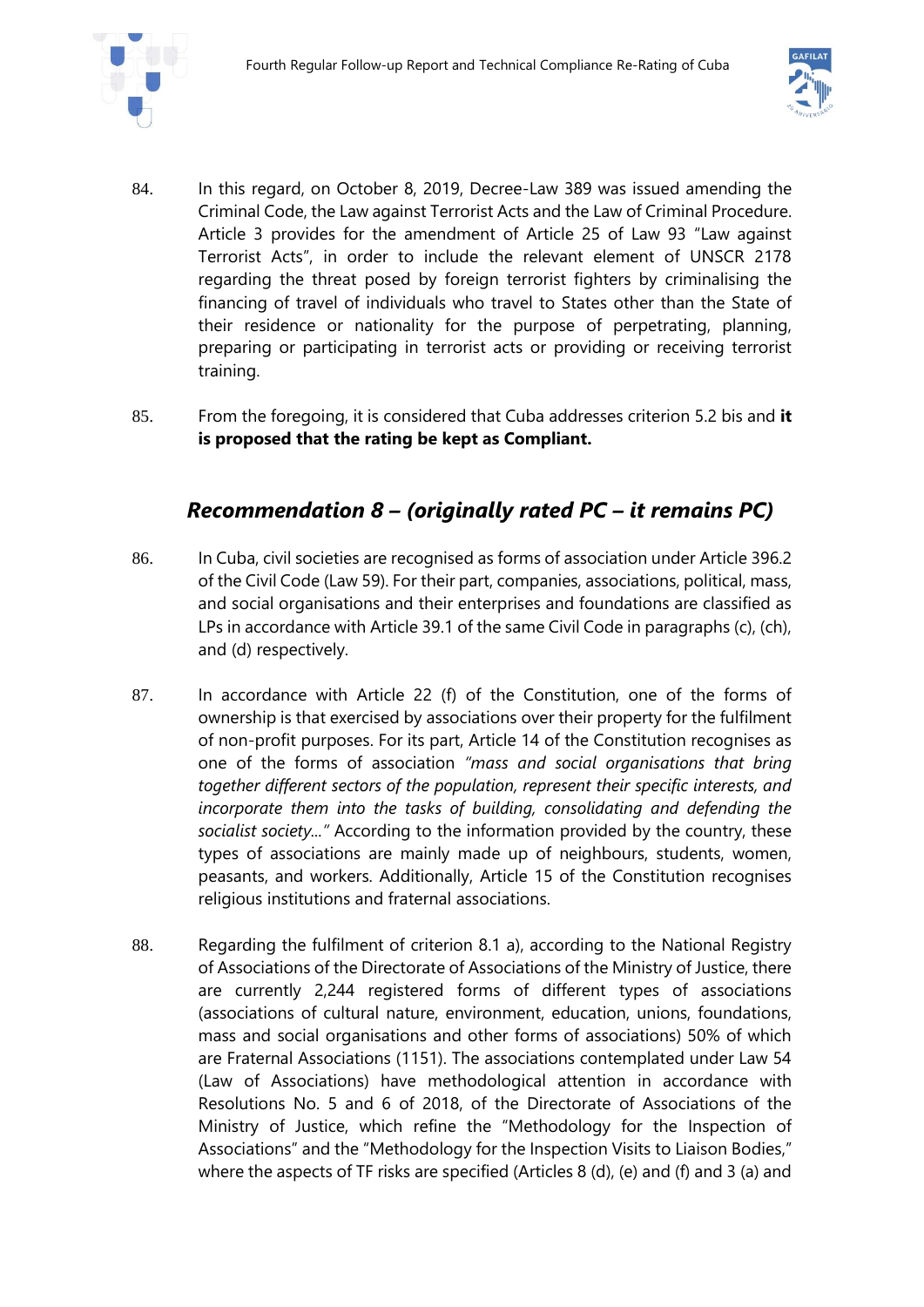



(b), respectively). In this sense, Resolutions No. 5 and 6 of 2018 described above are only applicable to the forms of association contemplated in Article 2 of the Law of Associations and not to mass and social organisations and ecclesiastical or religious associations.

- 89. Based on the description of all the forms of association recognised in the country, Cuba considers 9 NPOs as the most likely to represent an interest for TF misuse (7 Foundations and 2 Associations) and all of them operate under the supervision of the MINCULT as their Liaison Body.
- 90. The country points out that in the 2017–2019 NRA update, the TF risks of 9 NPOs were evaluated and a low TF risk was determined for all of them, mainly due to the nature of the activities they carry out and the set of mitigating factors established to control their performance. However, despite the information presented by Cuba and the information that was available, such as the 2014 *"Methodological guide for the prevention and detection of transactions in the fight against money laundering, terrorist financing and the movement of illegal capital, and the evaluation and application of the national risk-based approach (AML/CFT Methodological Guide),"* already evaluated in the 2015 MER, it is estimated that there is an asymmetry with respect to the understanding of the activities and nature of the forms of association in the country and the category of NPOs as required by the Standard and, consequently, their adequate identification.
- 91. In this regard, Cuba points out that no mass or social organisation, nor any ecclesiastical or religious association, has been identified as bearing any vulnerability associated with TF. In this connection, the country reported that mass and social organisations, for example, only receive funds from their members to cover expenses related to their functioning in accordance with their statutes and missions in society. Furthermore, with regard to ecclesiastical or religious associations, Cuba indicated that they are not dedicated to the collection or disbursement of funds for charitable purposes, and that in the event that any donation is received from abroad, it goes through the control process established by the Ministry of Foreign Trade and Investment. However, with respect to ecclesiastical or religious associations, for instance, it is not contemplated that they may be abused for TF purposes, for example, through the reception of resources at the domestic level in the form of donations combined with the lack of applicable regulations to monitor the use of such funds in accordance with the purpose and objectives declared by such associations.
- 92. With regard to criterion 8.1 b) the country indicates that in its NRA, the following were identified as TF threats: i) terrorist leaders and organisations based outside Cuba and whose objective is to commit actions on Cuban territory, ii) the incidence of travellers and persons who may use Cuba's geographical position for the commission of this illicit, iii) the abuse of banking services and NPOs for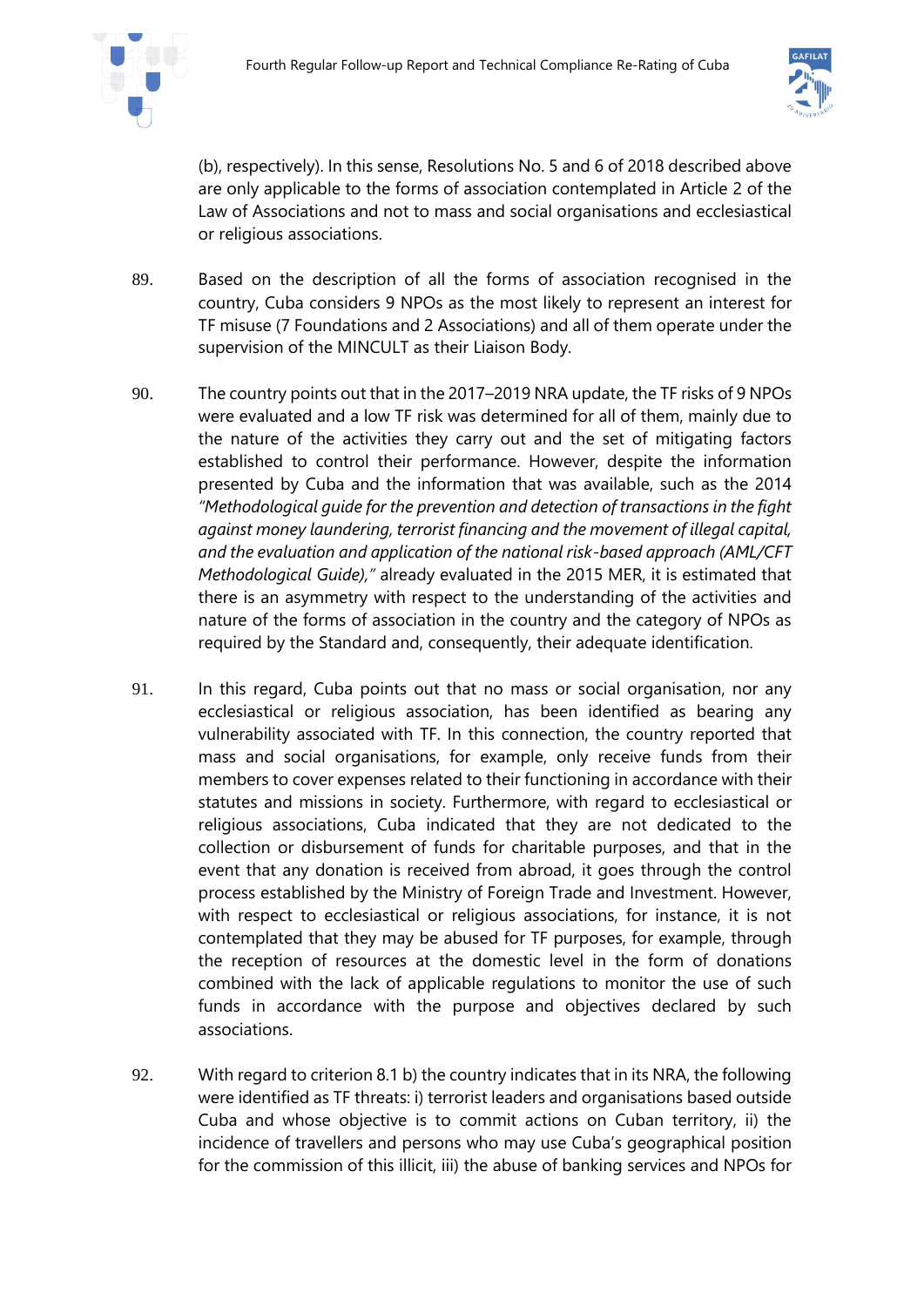

the purposes of TF, and iv) the proceeds of illegal origin or not, which are generated, entered, returned, or passed through its territory. However, there were no supporting documents to verify this information.

- 93. In addition, Article 19.1 of MINCULT Resolution No. 30/2019 establishes that this authority must prepare and keep an updated risk plan where the risks faced by foundations and associations under its monitoring are identified and analysed, including the prevention of ML/TF/FP. In this regard, the country emphasised, that after analysing the universe of forms of association, the 9 NPOs related to MINCULT were identified again, in view of the fact that in the rest of the associations, their nature, statutes, context and risk had not changed. Beyond the normative reference, the existence of a risk plan to address these issues in accordance with MINCULT Res. No. 30/2019 could not be verified.
- 94. Regarding criterion 8.1 c), Cuba has measures established in its regulations, such as those related to the process of opening bank accounts for associations regulated under BCC Res. No. 49/2003, which provides for mandatory CDD elements to be fulfilled. Likewise, Article 9, paragraphs (b) to (g) of MINCULT Resolution No. 30/2019 empowers said authority to control accounting and other aspects that justify the expenditure, the source of income, and to review the use of property received, in order to detect that it is not used to finance illegal activities or other unauthorised activities.
- 95. For their part, the forms of association covered by the Law of Associations are subject to MINJUS Resolutions No. 5 and 6/2018, both in the performance of inspections to associations, and inspection visits to the liaison bodies, where specific aspects of CFT are provided for.
- 96. However, beyond the measures described above for the forms of association under the responsibility of MINCULT and MINJUS, it was not possible to assess the corresponding measures for ecclesiastical and religious organisations in order to be able to take effective and proportionate action to address the risks identified in accordance with the criteria.
- 97. With respect to criterion 8.1 d), the Coordinating Committee for the Prevention and Fighting of ML/TF, by means of BCC Resolution No. 48/2014, implements the "Methodological guide for the prevention and detection of transactions in the fight against ML/TF and the movement of illegal capital, and the evaluation and application of the national risk-based approach," where the diagnosis, analysis, Strategy and Action Plan are designed for three years, with the annual monitoring of the fulfilment of objectives and an annual updating scheme.
- 98. In addition, Article 19.1 of MINCULT Resolution No. 30 establishes that this authority must keep an updated risk plan where the risks faced by foundations and associations under its monitoring are identified and analysed, including the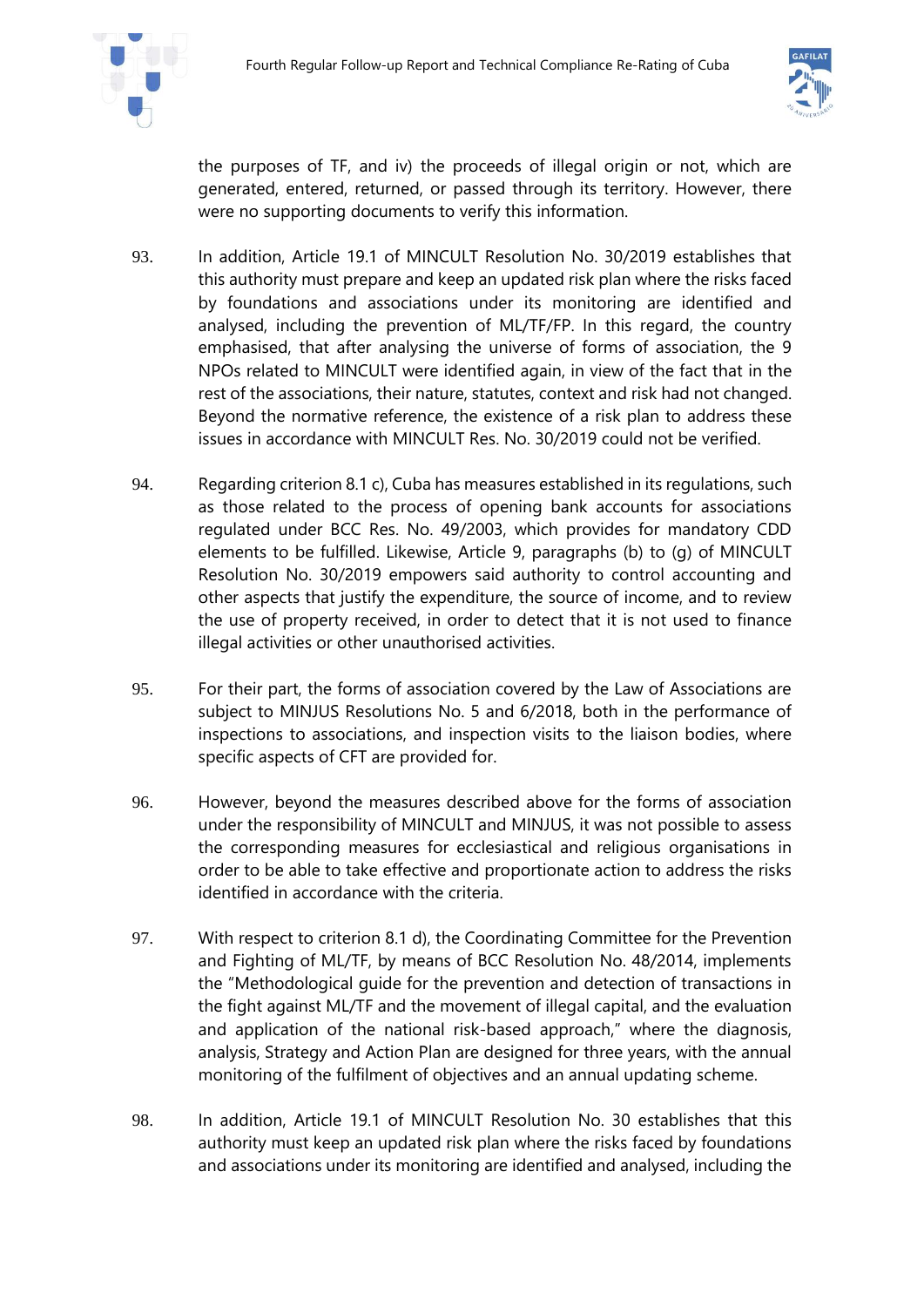



prevention of ML/TF/FP. However, it was not possible to identify the existence of a provision that would provide for the specific obligation of regular reevaluation for mass and social organisations or ecclesiastical or religious organisations, which prevents reviewing new information on the operations and possible TF vulnerabilities of these forms of association and ensuring the effective implementation of measures in accordance with the criteria.

- 99. From the above, it is estimated that Cuba has partly met criterion 8.1.
- 100. Furthermore, with regard to criterion 8.2 a), the Law of Associations (Chapter II, IV, and V) and Resolution No. 53 (Regulations) establish different principles and guidelines for the process of incorporation, registration, and control over associations and foundations, thus promoting their transparency, integrity, and public trust. For their part, with regard to the various forms of association such as mass and social organisations and ecclesiastical or religious organisations, these policies are found in the Cuban Constitution (Articles 14 and 15) and in Articles 396.2 c) and 39.1 (d) of the Civil Code.
- 101. Likewise, on criterion 8.2 b), with regard to outreach and educational activities to generate greater awareness among the forms of association, Cuba points out that different educational encounters are held between the DGIOF, the corresponding Liaison Body (MINJUS, MINCULT, or other authority, as the case may be) and the different forms of association. In that sense, for example, Res. No. 5/2018, which establishes the Methodology for carrying out inspections of associations whose liaison body is the MINJUS, in particular, paragraph 8 (f) provides that during inspections, the execution of collaborative projects must be verified in accordance with the approved rules to avoid risks and prevent them from being used for TF. Likewise, Cuba pointed out as a recent outreach activity in 2020, within the framework of the COVID-19 pandemic, some training actions with reporting institutions of different forms of association in 8 provinces of the country.
- 102. Regarding the approach and educational programs for its various forms of associations, the information that was analysed did not make it possible to give an account of the scope and approach adopted in the country's efforts to comply with the provisions of this criterion.
- 103. With regard to criterion 8.2 c), the country indicates that the ML/TF sectoral risk assessment for the 2017–2019 scenarios and the corresponding assessment for 2020–2022 will be adopted as a practice to improve the approach to identified risks and vulnerabilities, protecting NPOs from TF abuse. Although, the aforementioned, could not be verified beyond the following actions stated by the country to mitigate this risk in accordance with its schedule: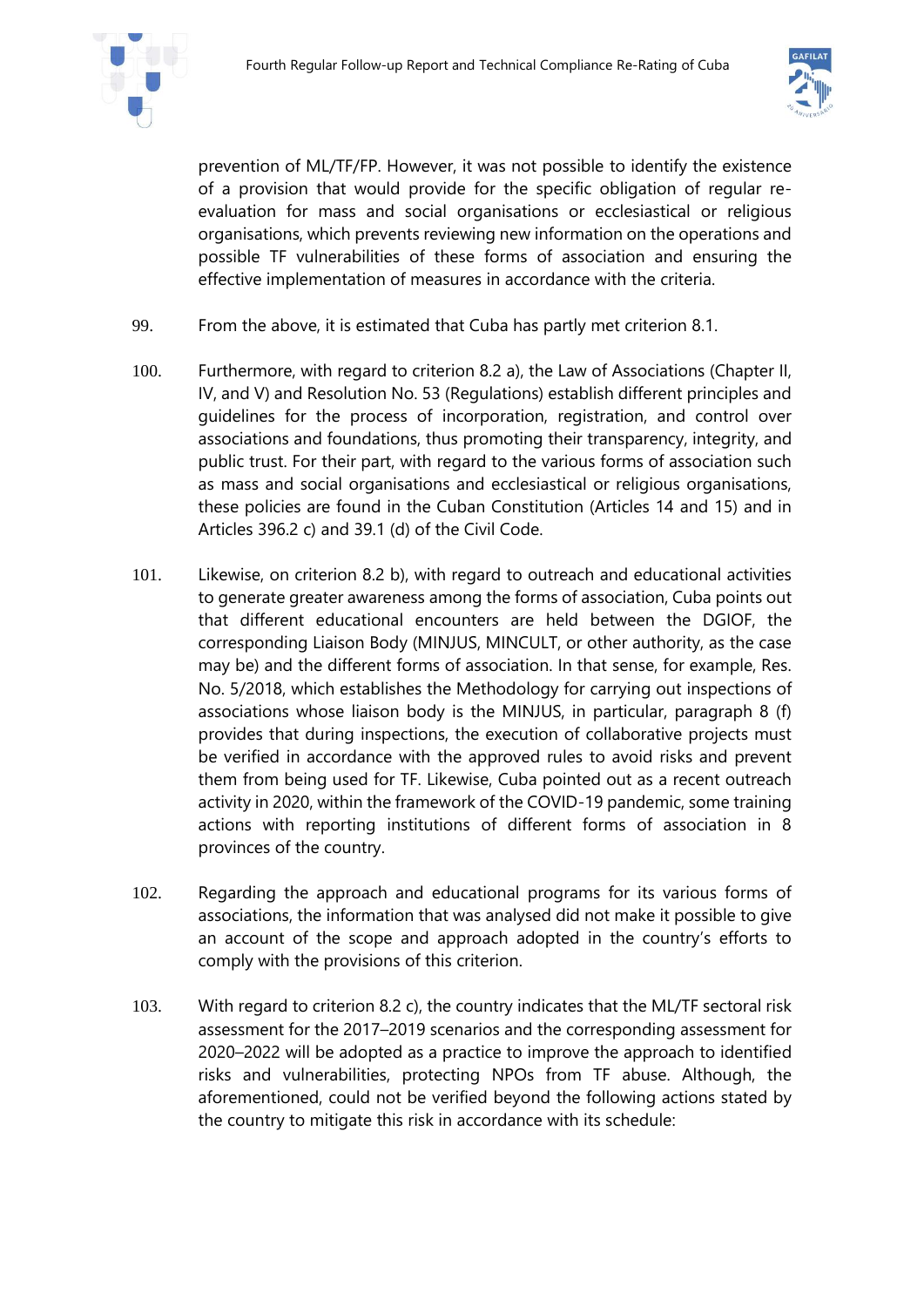

1. Execution of control and monitoring actions by MINCULT in compliance with Resolution No. 30/2019 and the application of the corresponding corrective measures. Term: Three years

2. Inspection visits to MINCULT by the MINJUS Directorate of Associations. Term: Three years

3. The DGIOF shall develop targeted training actions and issue good practice guides. Term: Three years

4. Enactment of the new Law of Associations by the National Assembly of People's Power. Term: As of 2022.

- 104. As a result, the country's actions to develop and improve best practices for addressing TF risk and vulnerabilities of mass and social organisations and ecclesiastical or religious organisations are not addressed as required by the criterion.
- 105. With regard to criterion 8.2 d), as indicated by Cuba, the forms of association in the country can only use regulated financial channels for their operations (even when receiving donations from abroad, they must be approved by the Ministry of Foreign Trade and Investment). Nevertheless, from the analysis of Resolution No. 15/2006, it can be seen that, exceptionally, entities such as associations, foundations and civil societies, among others, under the current banking regulations (Article 4 (e) and (f)) are also able to receive and use specific cash donations (Art. 8.3). These donations must be received in accounts authorised for this purpose by the liaison bodies, among others. In this sense, the various forms of association in Cuba, including mass and social organisations and ecclesiastical or religious associations, by virtue of being civil societies, may exceptionally receive occasional cash donations from abroad. However, it is considered that some forms of associations, such as ecclesiastical organisations, due to their nature, operate by collecting and executing domestic resources that could be received outside the regulated financial channels, which increases their risk of abuse for TF.
- 106. From the above, it is estimated that Cuba has partly met criterion 8.2.
- 107. Moreover, with regard to criterion 8.3, as has been pointed out, Cuba designates a liaison body (competent authority) to monitor the forms of association in accordance with the nature of the activity they conduct. In the case of cultural associations (197) plus the 9 NPOs with the highest risk of TF, the MINCULT, as a liaison body, exercises control over the foundations and associations under its authority, in accordance with Article 1 of Resolution 30/2019. Such monitoring is carried out through comprehensive controls or by direction (Art. 2 of Res. No. 30/2019) and in the case of comprehensive control it is carried out at least once a year (Art. 3.1). As part of the risk plan addressed in Chapter IV of Res. No. 30/2019, it is provided that MINCULT must prepare and keep updated a plan that identifies and analyses the risks faced by the foundations and associations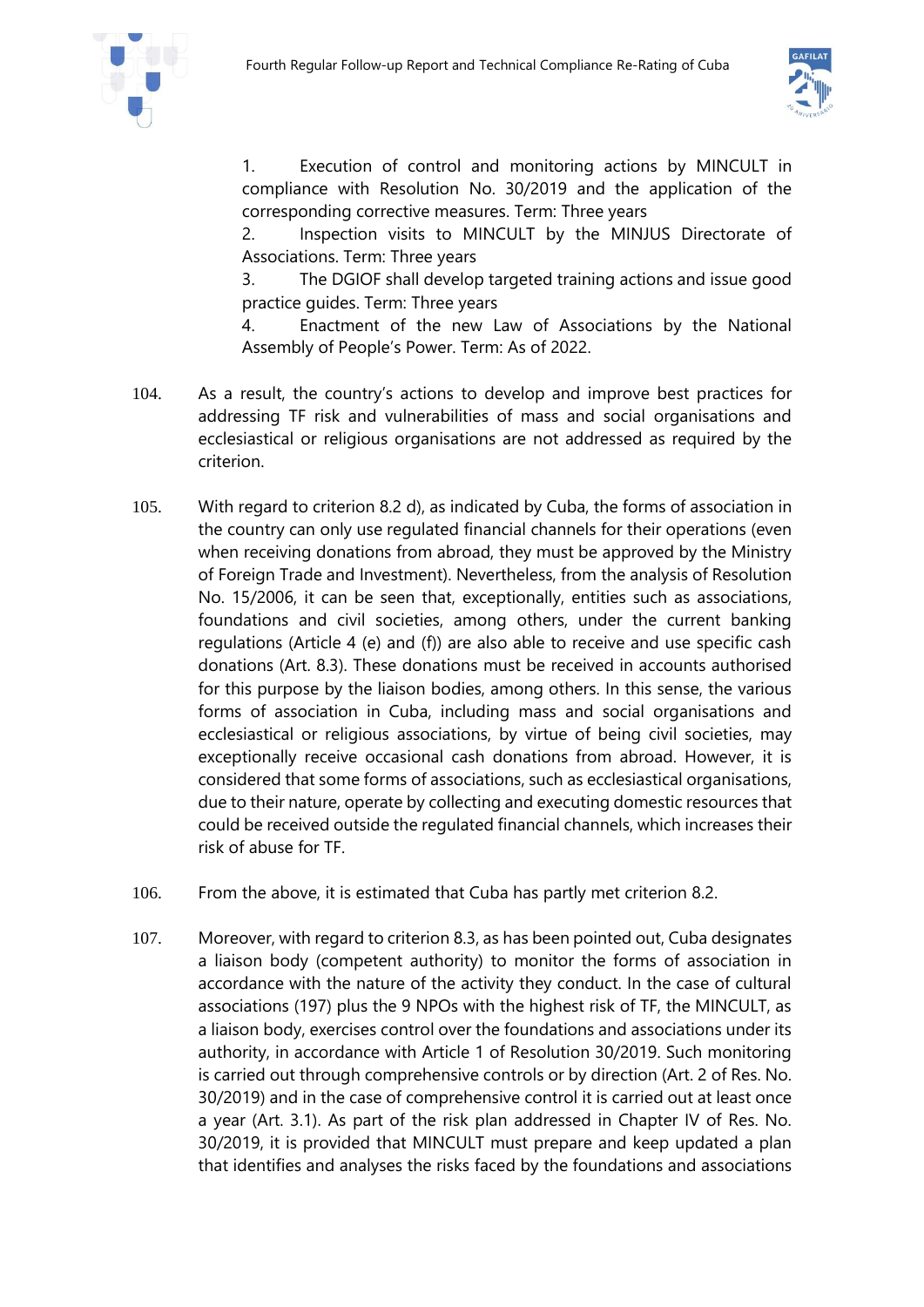



under its monitoring, and it must include AML/CFT matters (Articles 19.1 and 19.2). At the same time, it is important to highlight the control carried out on the legal documents of foundations and associations, such as i) articles of incorporation, ii) registration in the corresponding registry for associations, iii) statutes and their regulations, iv) rules of relationships, v) minutes of the boards of directors and control boards with the listing of agreements, vi) bank licenses and accounts, vii) income and expense books, and viii) the administrative file of the properties they own; among others. (Art. 7, Res. No. 30/2019).

- 108. For the rest of the associations, in accordance with the Law of Associations and MINJUS Resolutions No. 53/1986 (Regulations), No. 5/2018 and No. 6/2018, the principles and guidelines on the control of the sector are established, among others.
- 109. In this respect, under Articles 8 (a), (c), (d), (e) and (f) of the Res. No. 5/2018, the duty of the liaison body to verify the following items during its inspections of these forms of associations is established: i) possession of statutes, ii) protection and conservation of information, iii) verification of the origin of funds to assess risks and prevent their use for TF, iv) registration in the corresponding registry, v) receipt of donations and their origin to assess risks and prevent their use for FT, and vi) execution of collaborative projects to avoid risks and prevent their use for TF.
- 110. In turn, Article 3 (a), (b) and (f) of the Res. No. 6/2018 (which establishes the methodology for visits by the MINJUS to the rest of the liaison bodies) indicates that as part of the control established by these authorities to their reporting institutions, they must evaluate the set of actions, among others, related to i) verification of the source of funds to assess the risks and prevent their use for TF, ii) reception of donations and verification of compliance with the rules of the Ministry of Foreign Trade and Investment, verifying the source of the money, anticipating possible risks of TF and iii) participation in international cooperation projects ensuring that the rules of the Ministry of Foreign Trade and Investment have been complied with and that it is possible to verify the source of the money and its final destination, as well as the association's participation. However, the verification of reception of funds is only applicable to foreign funds and not to those arising from domestic transactions.
- 111. Despite the progress that these measures represent, since they address some aspects in order to prevent the abuse of TF for a significant part of the forms of association in the country, it can be seen, as previously indicated, that mass and social organisations and ecclesiastical or religious associations are exempted from this particular monitoring as they are not covered under the Law of Associations. The foregoing is without prejudice to the fact that these forms of association are constitutionally recognised in Articles 14 and 15, to the monitoring that FIs perform on the basis of the CDD they operate with and, only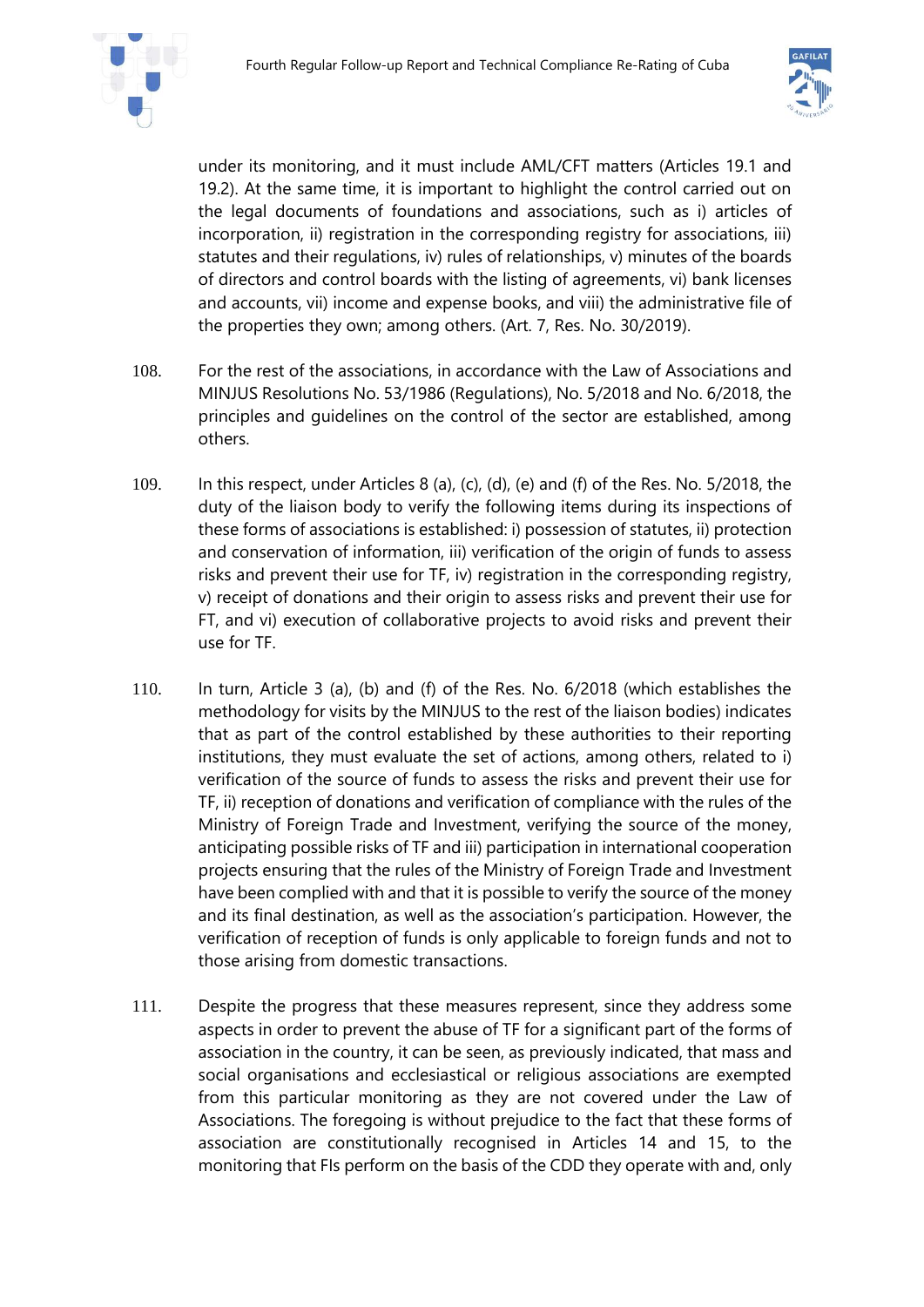



in the case of mass and social organisations, to the control that the CGR exercises only with respect to the **public funds** they receive and their use. In that sense, no measures to promote the effective monitoring of these last associative forms could be identified in the country.

- 112. From the above, it is estimated that Cuba has partly met criterion 8.3.
- 113. With respect to criterion 8.4 a), as noted in the previous criterion, applicable provisions for the forms of association under MINCULT's jurisdiction cover to some extent the RBA required by the Standard, since articles 19.1 and 19.2 of Res. No. 30/2019 refer to MINCULT's duty to carry out and update a plan that identifies the AML/CFT risks of the associations and foundations under its responsibility.
- 114. Moreover, with respect to the analysis made to the Law of Associations, its Regulations and Res. No. 5 and 6 of 2018, it is considered that these provisions do not imply risk-based measures required by the Standard, but these rather provide for general guidelines applicable to all forms of association under its competence, which are monitored within the framework of its inspections.
- 115. With respect to monitoring that includes RBA measures for mass and social organisations and ecclesiastical or religious associations, compliance with this criterion could not be assessed as they are only subject to general measures as analysed in detail in the previous criterion, given that they are exempt from the monitoring mechanisms of the Law of Associations and the regulations thereof.
- 116. With respect to criterion 8.4 b), with respect to the sanctions applicable to forms of association, reference is made to the analysis made in R.35 (para. 47–57).
- 117. From the above, it is estimated that Cuba has partly met criterion 8.4.
- 118. With regard to criterion 8.5 a), as it was pointed out in the analysis of criteria 2.4 and 2.5, the work corresponding to the prevention of ML/TF is developed under the direction of the AML/CFT Coordinating Committee. Among the different authorities that participate and are relevant for the regulation and supervision of the forms of association, MINJUS and the DGIOF (through the BCC) participate in the work conducted by this committee where ongoing coordination is materialised, which enables the assistance and exchange of technical and support information that is required. In addition, the country indicates that the DGIOF maintains regular cooperation relations with MINCULT as the liaison body with NPOs at risk of TF abuse in the country. In this regard, MINCULT provides inputs to the activities of the AML/CFT Coordinating Committee through specific requests or spontaneous information.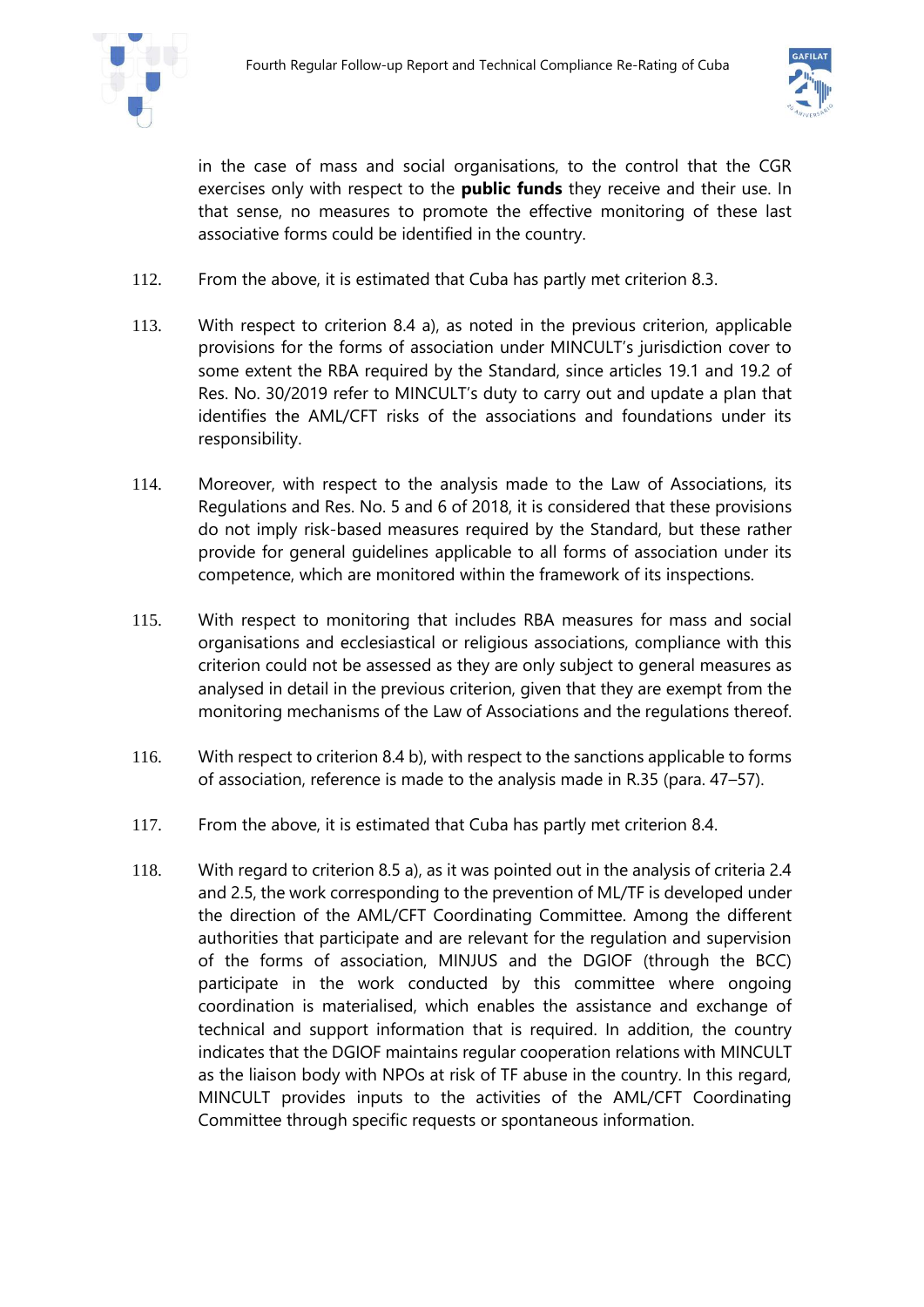



- 119. Additionally, Cuba indicates that it worked jointly in the elaboration of the sectoral risk assessment and it has participated in a coordinated way in the delivery of training actions with the main directors of the NPOs. In this sense, the coordination among authorities in this area has also been reflected in the work carried out by the AML/CFT Coordination Committee where, within the framework of the risk assessments, the MINJUS, the Ministry of the Interior, the BCC, the MINCULT, the Ministry of Foreign Affairs, the General Customs of the Republic, the CGR, the Attorney General's Office, the People's Supreme Court, and the DGIOF participate.
- 120. With regard to criterion 8.5 b)—although from the information analysed there are no investigative experiences related to possible cases of misuse of NPOs for TF purposes, since the country expressed that so far no indications or signs have been detected about forms of associations abused for TF in Cuban territory—it is considered that law enforcement authorities have the legal framework in place that allows them to investigate, forfeit, freeze, seize, and confiscate property in the framework of a possible case of TF in accordance with the R.30 and 31 of the MER (with the exception of some deficiencies to develop parallel investigations).
- 121. With respect to criterion 8.5 c), Article 41 of the Criminal Procedural Law provides that bodies, agencies, organisations and other entities, including those of an economic nature of any kind, must provide the Courts, Prosecutors, Magistrates, or Police with the reports, data and background information that they require for the investigation of the crime. In this regard, the competent authorities may have full access to information on the administration and management of NPOs during the course of an investigation.
- 122. With respect to criterion 8.5 d), the DGIOF, pursuant to articles 3.1 and 3.2 of DL 322/2013, exchanges relevant information to clarify and analyse the activities associated with the crimes of ML/TF/FP. Likewise, it analyses such information once it has been integrated and processed, in order to identify vulnerabilities and risks related to the behaviours, patterns, or trends of criminal activity, and in this way, determines the individuals and areas with the highest probability of risk and incidence, and proposes the strategy for their prevention and fight.
- 123. In that sense, the DGIOF may disseminate relevant information, for example, to the police body specialised in dealing with terrorism and its financing. In addition, the country indicated that the conditions are created to inform without delay and develop parallel investigations as appropriate when it is suspected that an NPO is involved in TF or is being used for such purposes, or when it is concealing the diversion of funds for TF, in accordance with Resolution No. 12/2014 of the Minister of the Interior.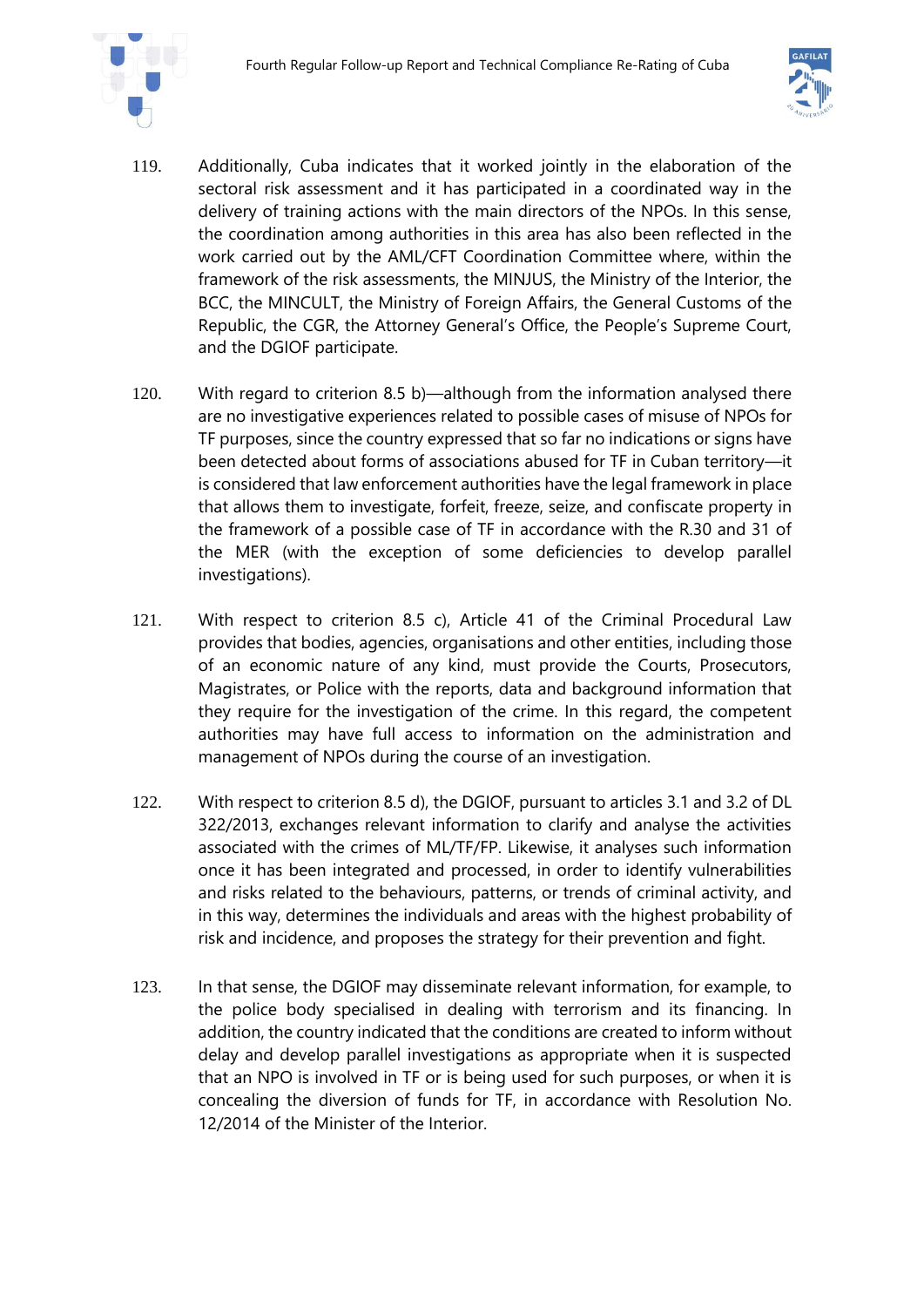



- 124. In addition, all financial institutions, as RIs of the AML/CFT system, are required to apply enhanced due diligence to NPOs and report to the DGIOF any suspicious transaction related to an NPO, should such a circumstance arise.
- 125. However, the deficiencies addressed throughout criteria 8.1 to 8.4 related to mass and social and ecclesiastical or religious organisations prevent Cuba from establishing the mechanisms required by this criterion for such forms of association, and—consequently—it was not possible to determine that any information concerning them can be shared expeditiously among the competent authorities, and thus undertake the preventive or investigative actions pursued by the Standard.
- 126. It is important to mention that although CDD obligations performed by FIs related to the operation of the different forms of associations allow the filing of STRs to the DGIOF and the application of enhanced measures for the sector when appropriate, these mechanisms only cover transactions made through the financial system.
- 127. From the above, it is estimated that Cuba has partly met criterion 8.5.
- 128. With respect to criterion 8.6, as mentioned in the previous criterion, the authorities have the necessary contact, exchange, and coordination mechanisms, as well as procedures to provide effective response to information requests from abroad concerning NPOs suspected of TF. The powers in this matter are set forth in Decree-Law 317 as well as in Decree 322 which have been analysed above.
- 129. Requests for information regarding certain NPOs under suspicion of TF or other forms of support to terrorism are directed through the MINREX if there is no bilateral cooperation agreement in that regard with the requesting country. If there is an agreement, it must be requested through a rogatory letter to the FGR according to Article 11 of Law 83/1997.
- 130. From the foregoing, it is estimated that Cuba has met criterion 8.6.
- 131. In conclusion, Cuba's latest regulatory progress in updating and strengthening the regulatory framework of the various forms of association is recognised, in particular the issuance of Res. 5 and 6 of 2018 in the framework of the application of the Law of Associations. Likewise, the progress made through MINCULT Res. 30 that provides for monitoring measures and obligations for associations and foundations under its control is acknowledged.
- 132. Additionally, the progress the country is making in order to update its 2020– 2022 NRA is considered important despite the challenges caused by the COVID-19 pandemic and the logistical limitations it has implied for the coordination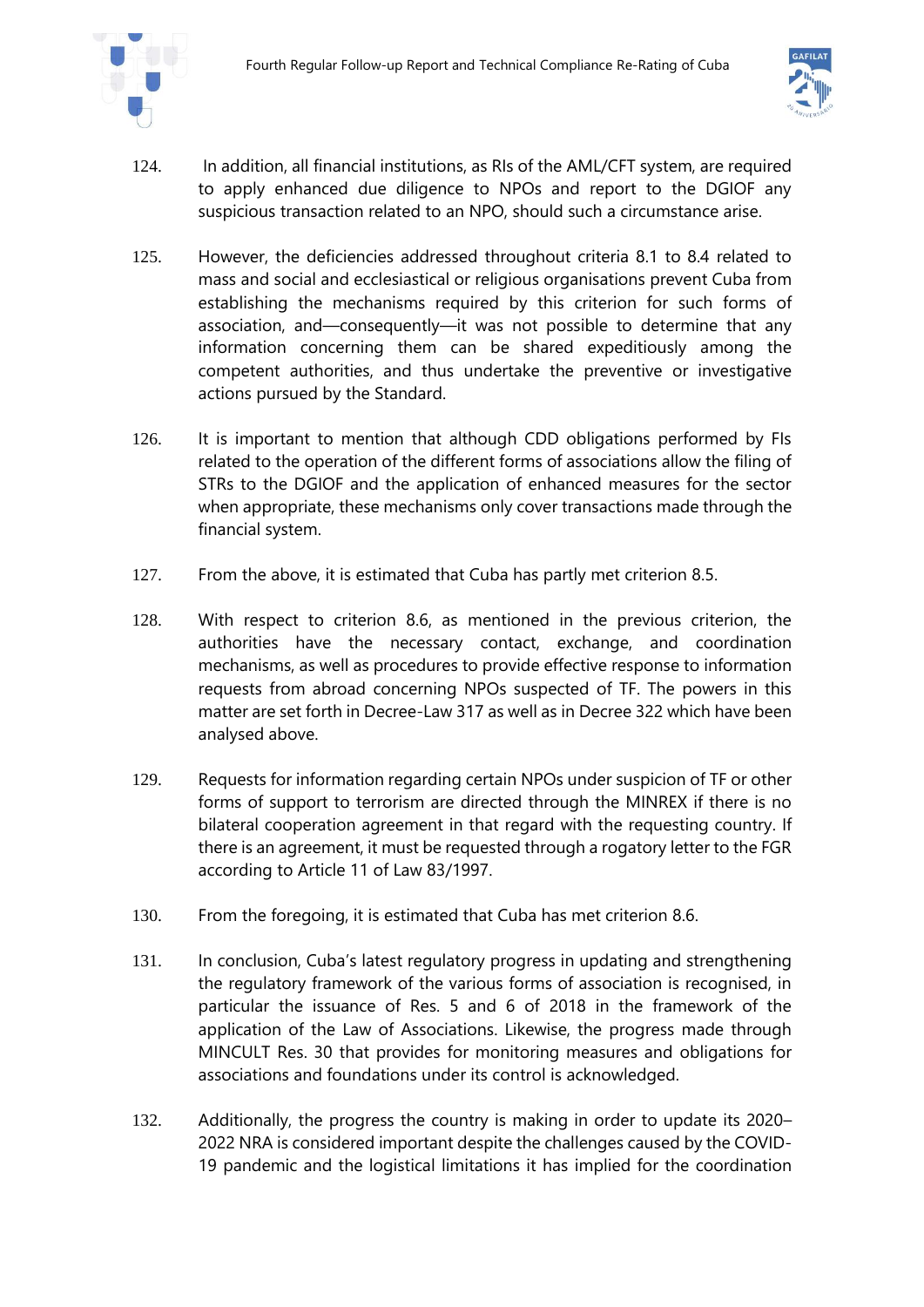



with all the actors involved. However, from the information provided on the progress of this document which is still under development, it was observed that the parameters of categorization used for the different forms of associations in the country and their classification as NPOs with potential risk of TF abuse according to the Standard show some inconsistencies. For example, the most relevant are of opportunity is that ecclesiastical or religious organisations are not contemplated as NPOs in accordance with the requirements of the Standard and that, according to international experience, they usually have significant risks of being misused for TF purposes. Likewise, it is considered that mass and social organisations—even though from the analysis of the information provided they seem to have strong links with the State and are controlled through the CGR itself in terms of the public funds they receive—have not been adequately addressed in accordance with the requirements of this recommendation.

- 133. Furthermore, in accordance with the regulations submitted by Cuba, there are monitoring measures mainly derived from MINCULT Resolution No. 30, the Law of Associations and MINJUS Resolutions No. 5 and 6 of 2018. However, no provision was identified that requires liaison bodies to apply targeted control measures with a RBA for all forms of associations with respect to their TF risk. It is estimated that the RBA is applied mainly to the 9 NPOs identified as having the highest risk and for which MINCULT is the liaison body, and not to the rest of the forms of association.
- 134. With reference to the application of sanctions to the sector, the deficiencies analysed in R.35 are noted. Finally, it was noted that the country has effective capacity to respond to international information requests on NPOs of concern under the Standard, particularly those managed by the DGIOF.
- 135. From the above, it is estimated that Cuba partially addresses criteria 8.1, 8.2, 8.3, 8.4, and 8.5 and adequately addresses criterion 8.6; therefore, **it is proposed that the rating be maintained as Partially Compliant** since there are still moderate deficiencies to be covered.

### *Recommendation 18 – (originally rated C – it remains C)*

136. With respect to criteria 18.2 b) and 18.2 c), regarding the inclusion of information and analysis of transactions or activities that appear to be unusual with respect to adequate safeguards on the confidentiality and use of information exchanged, including those to prevent tipping-off, on February 28, 2019, the country issued Instruction No. 2 of the Superintendent of the BCC on the implementation of the update of FATF Recommendations 18 and 21, amending Instruction No.26/2013 "Specific Rules for the Detection and Prevention of Transactions to Combat Money Laundering, Terrorist Financing, and the Proliferation of Weapons of Mass Destruction".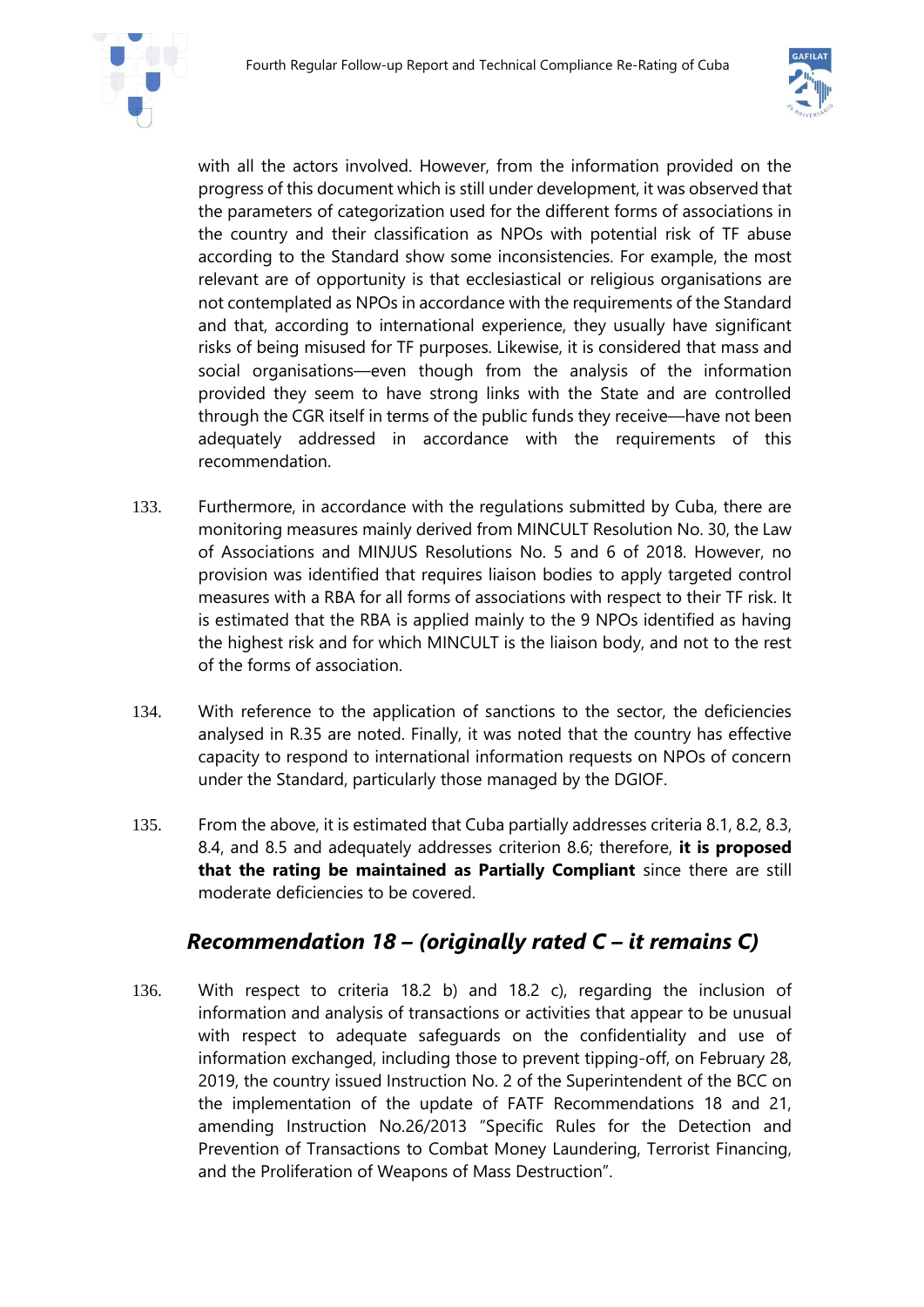



137. In this regard, Article 70 bis was added to the above-mentioned regulations by means of this instruction, establishing that financial groups and financial institutions, including subsidiaries based in Cuba and abroad, shall apply internal control measures, containing the following:

1) Procedures for sharing the information required for the purposes of CDD and ML/FT risk management.

2) Procedures for sharing with due confidentiality, at the financial group or financial institution level, information and analysis of transactions or operations that are classified as unusual or suspicious, provided that they are relevant to ML/TF risk management.

138. From the above, it is considered that Cuba addresses criteria 18.2 b) and 18.2 c) and **it is proposed that the rating be kept as Compliant.**

### *Recommendation 21 – (originally rated C – it remains C)*

- 139. With regard to criterion 21.2 and the note that the provisions contained therein are not intended to prevent the exchange of information under R.18, it is considered that based on the analysis of criterion 18.2 b) and c) above, this criterion has been addressed.
- 140. For this reason, Cuba is considered to have addressed criterion 21.2 and it **is proposed that the rating be kept as Compliant.**

### *Recommendation 15 – (originally rated C – rated PC)*

- 141. Regarding criterion 15.3 a), on the obligation to identify and evaluate ML/TF risks arising from virtual assets (VA) and virtual asset service providers (VASP), Cuba shows the following progress:
- 142. On February 14, 2020, the BCC Superintendent's Instruction No. 2 was issued on the "Implementation of the Updating of FATF Recommendation 15" amending Art. 63 of Instruction No. 26/2013 to include the obligation of FIs to manage ML/TF risks that may arise with respect to the activities of VAs and operations related to VASPs upon authorisation by the BCC. (Paragraph 3). Additionally, the second section of Instruction No. 2, defines the terms VA and VASP according to the Glossary of the FATF Recommendations.
- 143. In relation to the country's obligation to identify and evaluate ML/TF risks arising from the activities of VAs and VASPs, even when it is recognized that Cuba is working on the update of the NRA for the period 2020–2022 for this matter, it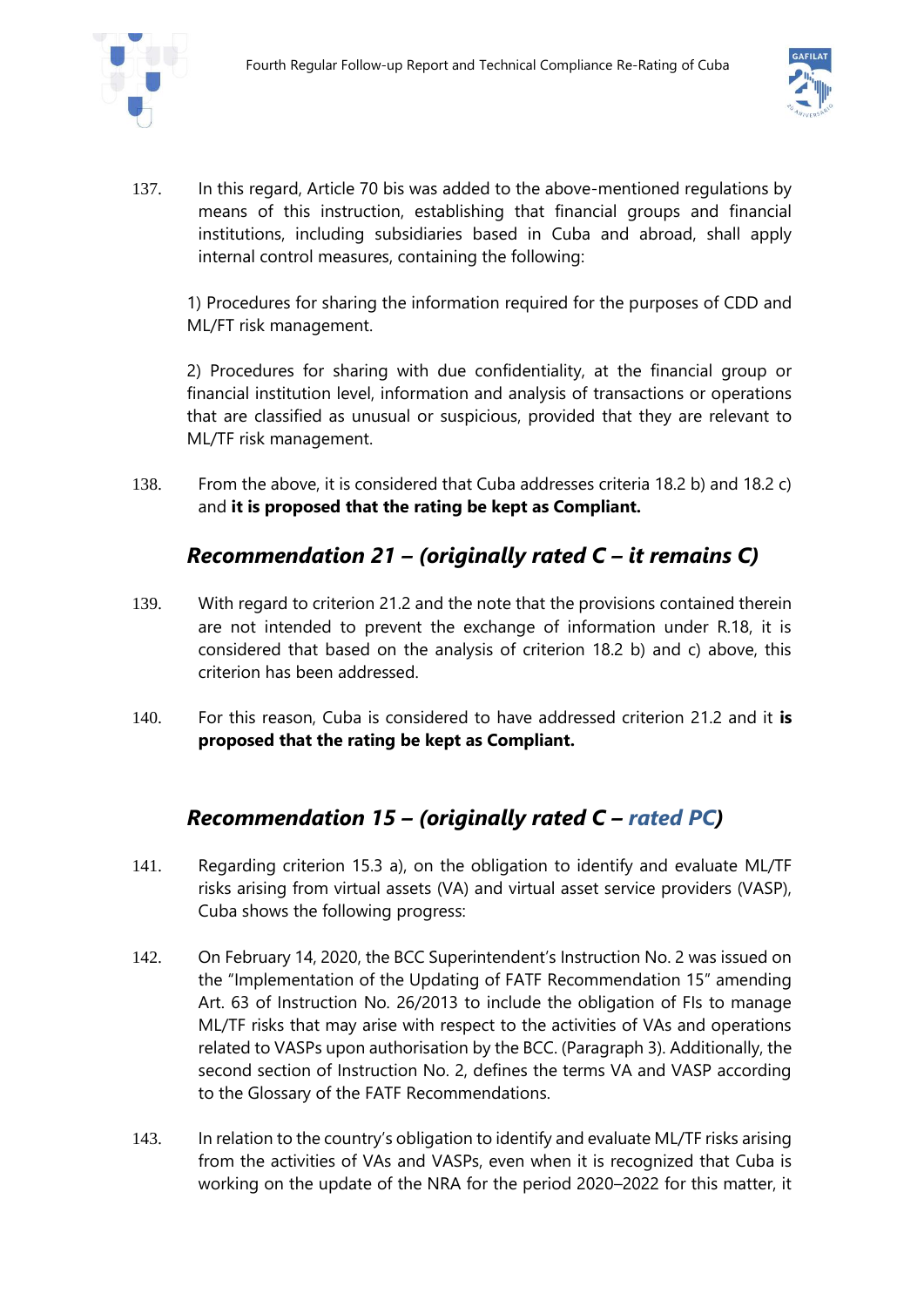



could not be corroborated that the country identifies and assess the ML/TF risks of these according as required by the Standard. However, it should be noted that Instruction No. 2 of the BCC sets the bases where, among other issues, the obligations of internal and external suppliers are provided for once they operate in Cuban territory and become a RI after their licensing with the BCC.

- 144. Cuba mentioned that to date it does not have information on the possible operation of VAs and VASPs established in the country; however, it is aware that they are not exempt from this phenomenon and identifies some foreign platforms that are used by communities of approximately two thousand people. Likewise, the country pointed out that in 2018 a Strategic Report was produced, focused on the evaluation of the Fintech phenomenon, its reality in Cuba and its associated risks, and that between 2019 and 2020, 10 strategic reports have been generated and disseminated to the competent authorities. Likewise, the country indicated that the strategic studies in this matter were used as inputs for the update of the NRA.
- 145. Regarding the criterion 15.3 b) on the implementation of a RBA to apply mitigating agents, to the VAs and VASPs are subject to Res. No. 51 and 26 of 2013 (according to the third paragraph of Instruction No. 4/2020) on risk management once they operate in the country. In that sense, it is estimated that even though Cuba indicates that there are no Cuban VAs operations or generated in the country at the moment, and therefore there are no VASPs with license granted by the BCC, the country is evaluating the possible granting of licenses in view of some applications filed, and it would apply a RBA in accordance with the mentioned Res. No. 51 and 26. However, although from the Instruction No. 2/2020 of the BCC the obligation to be licensed in order to carry out this activity related to financial entities such Instruction is addressed to can be inferred, it is not clear that this obligation exists for the VAs or VASPs that do not intend to have any Cuban financial entity or service as an intermediary, and therefore Res. No. 51 and 26 of the BCC would not be applicable to them.
- 146. Furthermore, from the reading of Decree-Law 362/2018, and specifically Article 9 thereof, it is clear that non-financial entities that provide financial support services to financial institutions, for collection or payment, hereinafter referred to as (**non-financial support entities)** are those legal persons incorporated under Cuban law, which while not being financial institutions, their activities include providing **collection or payment** services to natural or legal persons or **support services to financial institutions**, and require a license from the BCC to carry out the authorised financial activities or services. However, it is not clear that such non-financial support activities include all the operations that, according to the standard, can be performed by the VASPs.
- 147. Likewise, the country argues that VAs/VASPs that are not included in the case of a non-financial support entity should be covered by the provisions of Article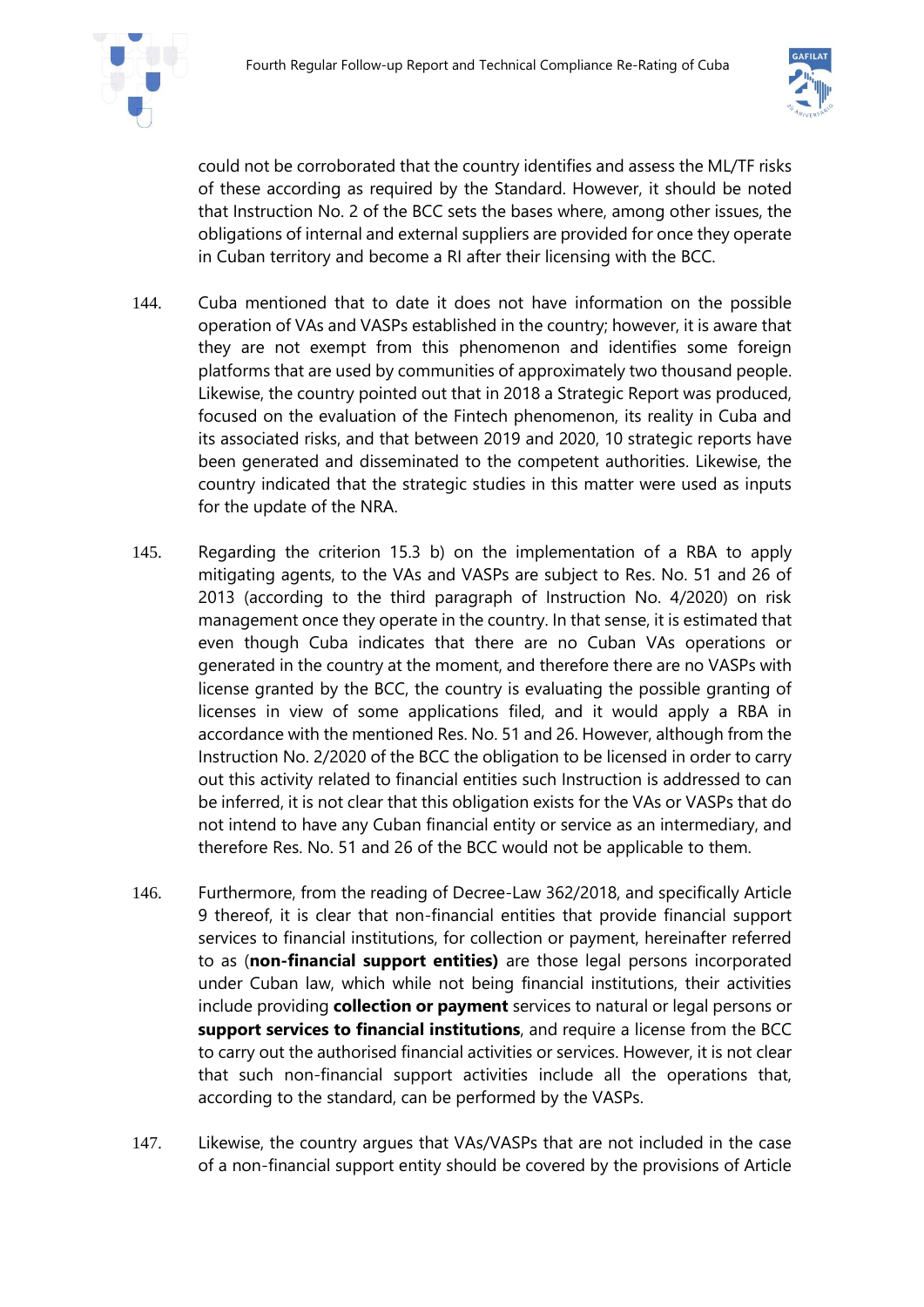



2 of DL 362/2018, and therefore, the provisions of the referred DL regarding the obligation to obtain a license before the BCC (Article 9) would also apply to them, as well as Res. No. 51 and 26 of the BCC. The article mentioned above provides that its provisions may be applied to persons not expressly included therein, if they carry out **operations in the national territory** that are **related to financial and exchange activities** and that due to their volume or for reasons of monetary, credit or exchange policy, require authorization from the BCC. In this sense, it is considered that the provision is too broad and it would not involve reliably all the operations that, according to the standard, could be carried out by VASPs; this is the case, for example, of the ones engaged in the exchange or transfer of virtual assets not using the Cuban financial system.

- 148. Regarding criterion 15.3 c) on the requirement of VASPs to identify and mitigate their own ML/TF risks, Cuba points out that according to Instruction No. 2/2020, section Three, FIs must comply with the adequate management of ML/TF risks arising from VAs and VASPs. In turn, BCC Instruction No. 4/2020, addressed to non-financial entities licensed by the BCC, broadly establishes that the specific rules to prevent and fight ML/TF and the Regulations for freezing funds pursuant to UNSCRs are applicable to them. This regulation also establishes the threshold of CUC 1,000 (equivalent to 1,000 USD) to perform CDD upon occasional transactions, and the obligation for wire transfers to include the basic information of both the originator and the recipient. However, no explicit obligation was identified for the VASPs themselves to identify, evaluate, and mitigate their ML/TF risks as established in criteria 1.10 and 1.11.
- 149. Based on the above, it is estimated that criterion 15.3 is partly met.
- 150. In reference to criterion 15.4 a) on the licensing or registration of VASPs, in accordance with BCC Instruction No. 2/2020, it is established that FIs shall manage the ML/TF risks that may arise from VAs and VASPs, and in order to manage and mitigate such risks, they shall ensure that the VAs and VASPs they are related to are licensed or registered, regulated, and subject to supervision.
- 151. As mentioned in the previous criterion, in accordance with section 9.2 of DL 361, the BCC is in charge of regulating and supervising the activities carried out by **non-financial support entities** and that due to their volume or for reasons of monetary, credit or exchange policy, require prior authorization from such institution. Although it was not possible to identify a provision that indicates that the VASPs (whether individuals or legal entities) and all the operations that, according to the standard, fall directly under the category of non-financial support entities, it seems that they are intended to operate under such category as described in article 19 of DL 362/2018.
- 152. However, as indicated in the previous criterion, with respect to the VASPs that do not provide services through FIs (which are **not** non-financial support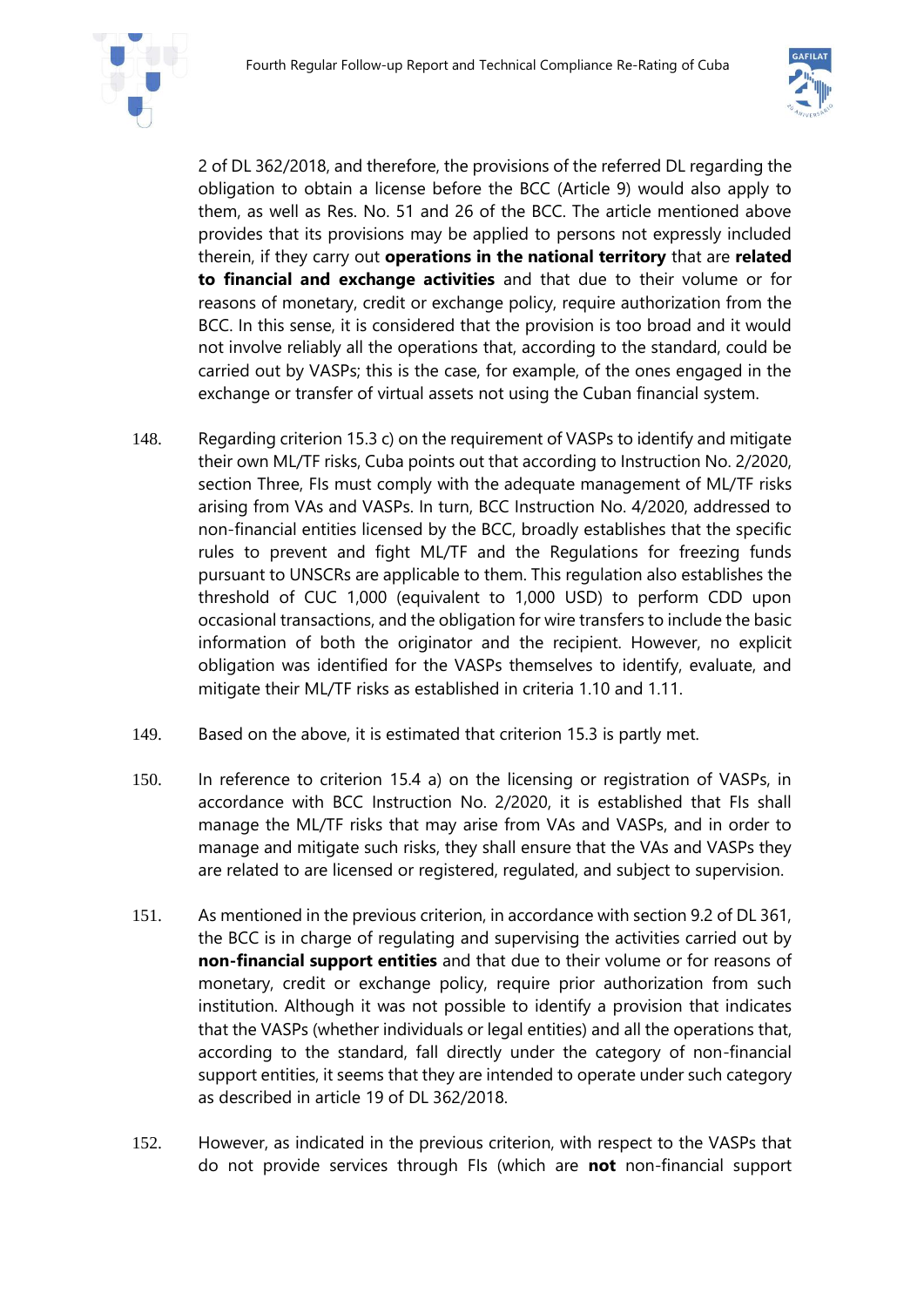



entities), but that provide VA services without intermediation or participation of financial institutions, it is considered that the Cuban legislation does not provide for an obligation of licensing or registration, added to the fact that no provision was identified that prohibits operating as VASPs when there is no such intermediation or participation of the Cuban financial system.

- 153. Regarding criterion 15.4 b) concerning the obligation of the competent authorities to adopt the necessary legal or regulatory measures to prevent criminals or their associates from owning, being beneficial owners, or having a majority or significant participation, or from occupying a management position in a VASP, the provisions of Article 23 of DL 362/2018, which provide for the requirements for obtaining a license from the BCC, are observed, aimed at knowing the general data of shareholders, the capital, and names of the president and senior managers of the institution or entity, as well as permits from both the regulator and the supervisor of such entity—if it was established abroad—and a statement of commitment to comply with international standards on AML/CFT. Furthermore, as mentioned, it is not clear that said DL and its provisions are applicable to all VASPs or to all the operations that, according to the standard, can be performed by them, as is the case of the exchange and transfers between virtual assets when no Cuban financial institution or service is used.
- 154. From the foregoing, it is estimated that Cuba has partly met criterion 15.4.
- 155. With respect to criterion 15.5 regarding the obligation that countries must take measures to identify the natural or legal persons that carry out VASP activities without the necessary authorisation or registration, and apply the appropriate sanctions, the first section of Instruction No. 2 indicates that if in the course of their activities FIs identify natural or legal persons that carry out activities as virtual asset service providers without the necessary authorisation or registration, this situation must be reported to the BCC's Superintendence.
- 156. Additionally, the DGIOF, in coordination with the competent authorities, is working on the identification of the use of third country platforms with VA or VASP purposes by persons in Cuban territory, which yielded some findings of the strategic reports referred to by the country in criterion 15.3, which are understood to be part of the input for the updating of the NRA. However, as it has been exposed in the previous criteria, the link between VASPs that are not included in the category of **non-financial support entities** and the DL 361 and 362 regarding the supervision and the eventual sanction that could be imposed by the BCC in those cases is not clear.
- 157. From the foregoing, it is estimated that Cuba has partly met criterion 15.5.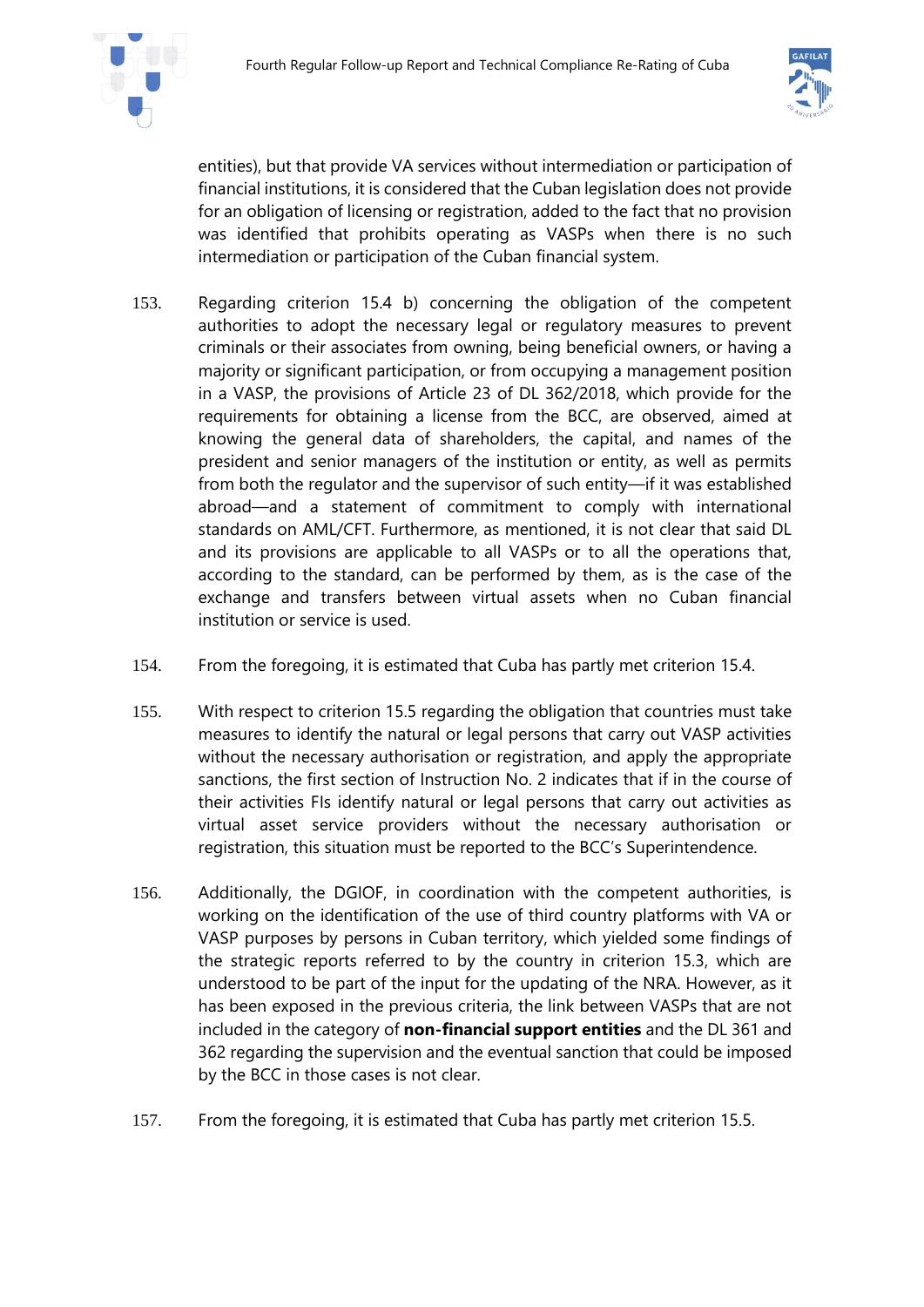



- 158. In relation to criterion 15.6 a) which states that the VASPs should be subject to adequate regulation and risk-based supervision or monitoring by a competent authority, including systems to ensure compliance with national AML/CFT requirements, according to the analysis of criterion 15.4 a), there is an obligation that requires the supervision or monitoring of **non-financial support entities, including VASPs**, by the BCC. However, it is to be repeated that for the case of the VASPs that do not fall under the term of non-financial support entities, it is considered that the Cuban legislation does not provide for AML/CFT risk-based supervision or monitoring requirements in accordance with the criterion.
- 159. As mentioned in criterion 15.3, on the country's assertion in relation to the application of Art. 2 of DL 362/2018, for VAs/VASPs that do not fall under the category of non-financial entity according to the description made by article 19 of the same DL, it should fall under the provisions of article 2 mentioned above, and therefore, the provisions of the Decree-Law would apply to them with the obligation to obtain the license from the BCC, as well as the application of Res. No. 51 and 26 of the BCC for their respective supervision.
- 160. However, such provision is considered too broad, and therefore, it is understood that there is a need for a legal instrument that would clarify its scope in relation to what should be understood by each of the cases, in order to provide greater legal certainty by identifying, for example, what type of specific activities and under what circumstances, should be licensed by the BCC and therefore subject to its regulation and supervision in terms of AML/CFT. In this sense, it is considered that, for example, legal or natural persons that are engaged in the exchange or transmission only between virtual assets would not fall under any of the cases established by Articles 2 and 19 of DL 362/2018.
- 161. Regarding criterion 15.6 b), Cuba reported that the BCC will exercise the regulation and supervision in AML/CFT matters of **non-financial support entities** VASPs. However, as mentioned above, it is considered that for the rest of the VASPs that are **not** included in the definition of non-financial support entities pursuant to Article 19 of DL 362/2018, or if appropriate to Article 2 of the same law, Cuban regulations do not provide for the obligation to carry out inspections, submit reports, or the authority to impose sanctions by the competent supervisors, since they would be beyond the scope of the aforementioned DL and therefore, of BCC Instruction No. 4. This would be the case, for example, of natural or legal persons engaged in the exchange or transfer only between virtual assets.
- 162. From the foregoing, it is estimated that Cuba has partly met criterion 15.6.
- 163. With respect to criterion 15.7, on the obligation of competent authorities and supervisors to establish guidelines and provide information that will help the VASPs to apply national AML/CFT measures and, in particular, to detect and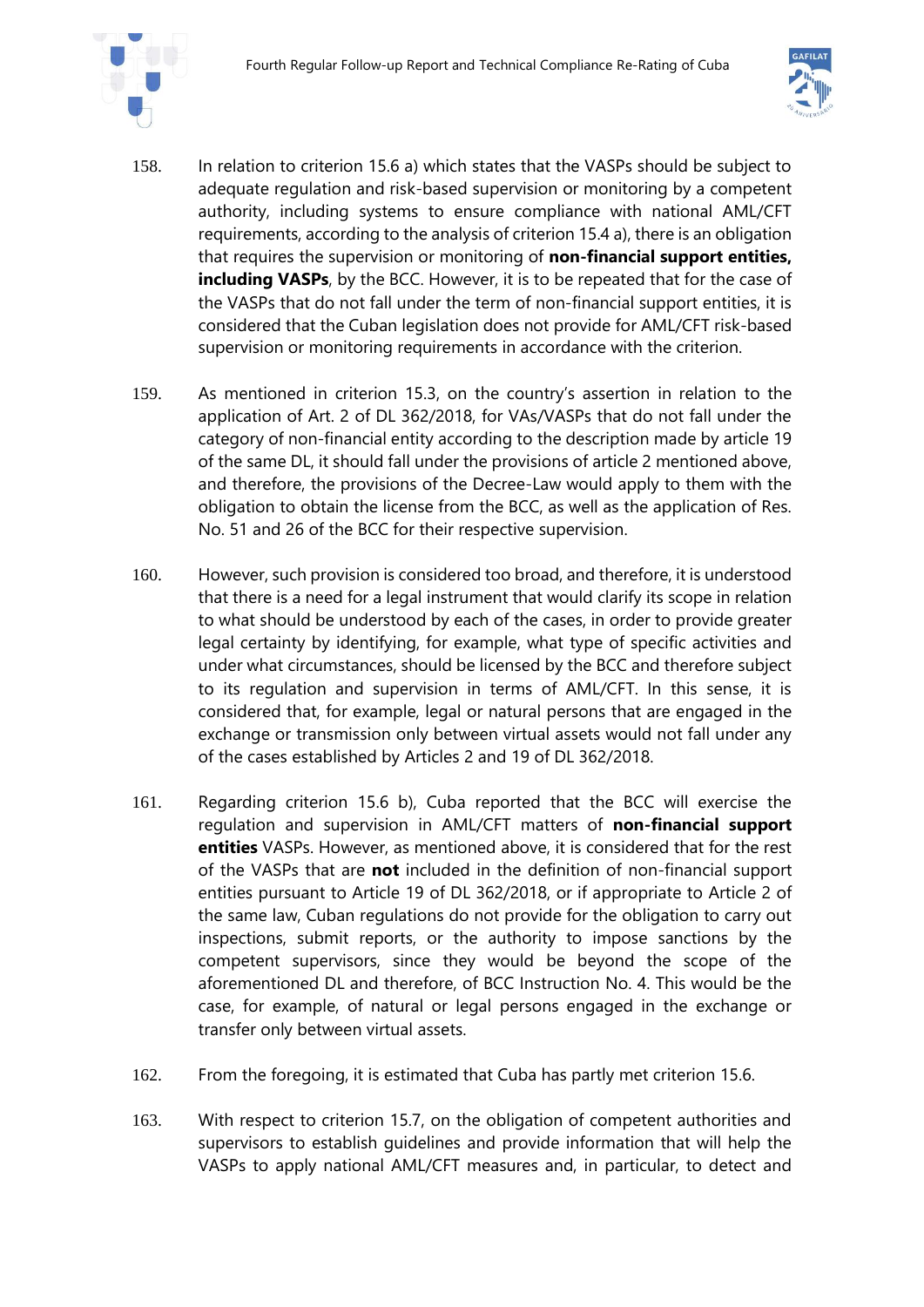



report suspicious transactions, it is estimated that to VASPs that are classified as **non-financial support entities**, BCC Instruction No. 4/2020 would be applicable, which instructs **non-financial support entities** to apply the rules established in terms of AML/CFT/FP as appropriate, Instruction No. 26 addressed to FIs that establishes the specific guidelines to prevent and combat ML/TF. Article 7.5 of Decree 322, which establishes that the DGIOF is responsible for organising training programs on prevention and combating ML/TF, is also applicable to them.

- 164. Furthermore, as mentioned above, it is considered that for the rest of the VASPs that are **not** included in the definition of non-financial support entities pursuant to Article 19 of DL 362/2018, or if appropriate to Article 2 of the same regulation, the Cuban regulations do not provide for the obligation to establish guidelines pursuant to this criterion since they would be beyond the scope of the aforementioned DL and therefore of BCC Instruction No. 4; this is the case, for example, of natural or legal persons that are engaged in the exchange or transfer only between virtual assets.
- 165. From the foregoing, it is estimated that Cuba has partly met criterion 15.7.
- 166. With respect to criterion 15.8 a) and the obligation of the countries to ensure that there is a range of effective, proportionate, and dissuasive sanctions, whether criminal, civil, or administrative, available to deal with VASPs that do not comply with the AML/CFT requirements, with respect to VASPs that are classified as **non-financial support entities**, it is considered that the corresponding sanctioning regulations of the BCC would be applicable to their reporting institutions in AML/CFT matters pursuant to Resolution One of Instruction No. 4/2020 of the BCC.
- 167. In addition, the country indicates that it is provided that in the case of the VASPs classified as **non-financial support entities** by means of Decree-Law 363 that establishes the administrative violations derived from the provisions on banking, financial, and exchange matters, the regime of measures applicable to natural or legal persons that incur in infractions provided for in that regulation would be established. In this respect, Article 1.2 provides that legal entities are liable for the non-compliance of the provisions issued by the BCC, regardless of the potential liability of the managers, officers and workers who are considered to be the perpetrators of the infringements provided for in that Decree-Law.
- 168. In accordance with the range of sanctions established in Article 12 of DL 363 which include a fine, temporary freezing of accounts, order to close accounts, temporary or definitive suspension of participation in the system, confiscation of the benefits obtained from the commission of the violations, and even the suspension of the operations or authorised activities, or modification or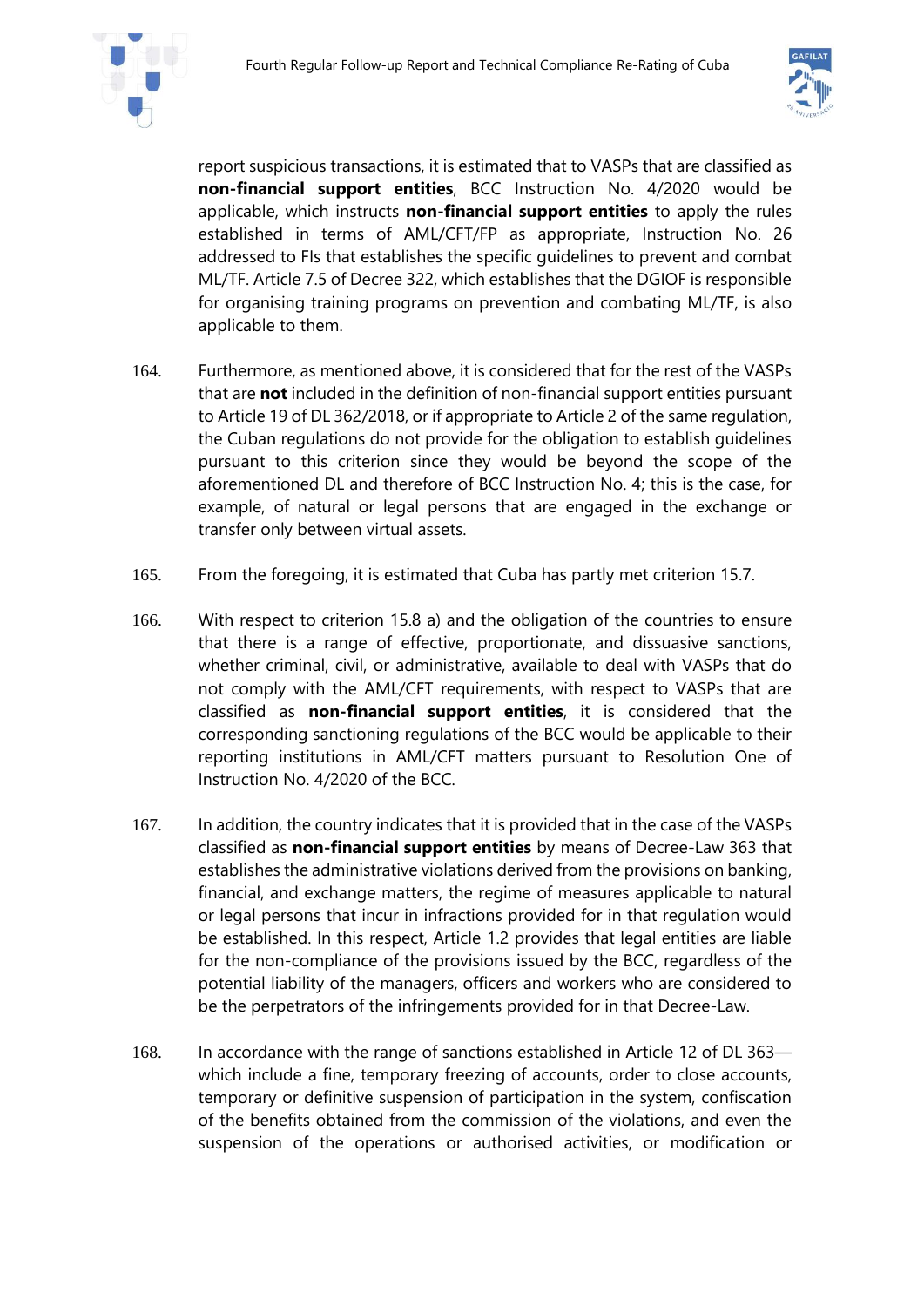



cancellation of licences—it is understood that these, in general, can be effective, proportionate, and dissuasive.

- 169. Finally, as mentioned above, it is considered that for the rest of the VASPs that are **not** included in the definition of non-financial support entities pursuant to Article 19 of DL 362/2018, or if appropriate, to Article 2 of the same regulation, the Cuban regulations do not provide for the obligation to apply a range of sanctions pursuant to this criterion since they would be beyond the scope of the aforementioned DL. This is the case, for example, of natural or legal persons that due to their activity, the relationship with the Cuban financial or exchange activity would not be considered to be necessary.
- 170. Regarding criterion 15.8 b) on the obligation that the sanctions must be applied not only to the VASPs, but also to their directors and hierarchical directors, in accordance with what was indicated in the previous paragraph, the range of sanctions would be applicable to the directors and hierarchical directors of the VASPs that are **non-financial support entities** and not to the VASPs that are **not** included in the definition according to Article 19 of DL 362/2018, or if appropriate, to Article 2 of the same law.
- 171. From the foregoing, it is estimated that Cuba has partly met criterion 15.8.
- 172. Regarding criterion 15.9 a) on the preventive measures applicable to the VASPs, in particular the transactionality threshold of USD/EUR 1000 for CDD purposes (R.10), it is considered that to VASPs that are **non-financial support entities**, as mentioned above, BCC Instruction No. 4/2020 would be applicable. In that sense, according to Decree Law 362/2018, the rules that cover the preventive measures provided in Instruction No. 26/2013 addressed to FIs are applicable to them.
- 173. Regarding the respective compliance related to R.10, according to the paragraph Second (b) of the above-mentioned Instruction No. 4, the designated threshold for occasional transactions above which enhanced CDD must be carried out is CUC 1000 (equivalent to USD 1000). However, it is considered that for the rest of the VASPs that are **not** included in the definition of non-financial support entities pursuant to Article 19 of DL 362/2018, or if appropriate, to Article 2 of the same law, Cuban regulations do not provide for the obligation to apply this criterion since they would be out of the scope of the DL mentioned above.
- 174. As to criterion 15.9 b), with respect to compliance with R.16 on the transfers of VAs, as in the previous paragraph, paragraph Second (c) of Instruction No. 4 would be applicable to the VASPs that are **non-financial support entities** and, therefore, they should ensure that the transfers of virtual assets, both foreign and domestic, record the basic information on their originator and beneficiary.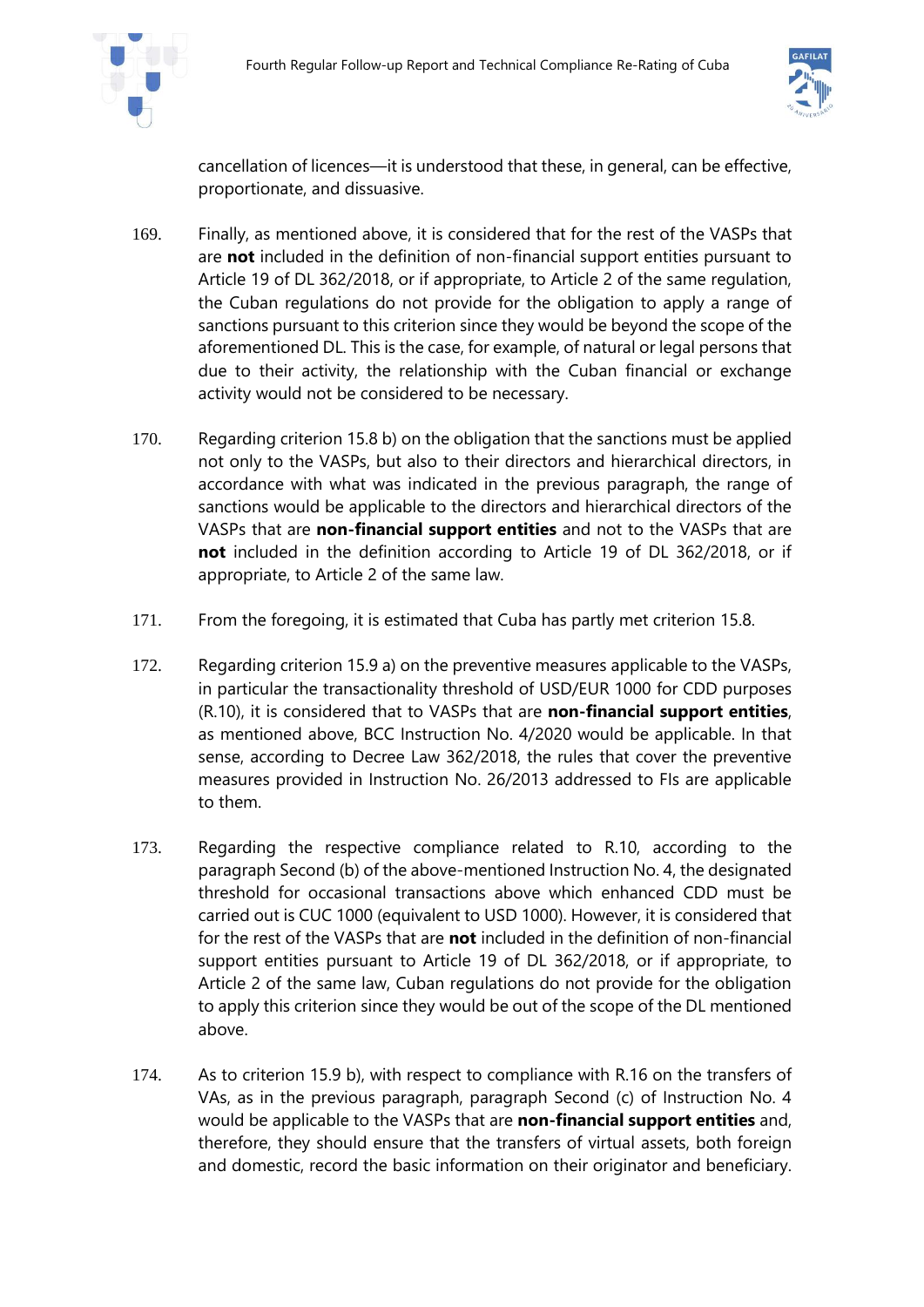



Such information should be available on a permanent basis and for immediate use by the authorities.

- 175. Moreover, it is considered that for the rest of the VASPs that are **not** included in the definition of non-financial support entities pursuant to Article 19 of DL 362/2018, or if appropriate, to Article 2 of the same law, Cuban regulations do not provide for the obligation to apply this criterion since they would be out of the scope of the DL mentioned above.
- 176. From the foregoing, it is estimated that Cuba has partly met criterion 15.9.
- 177. Regarding criterion 15.10 on the obligation to apply Targeted Financial Sanctions (TFSs), for VASPs that are **non-financial support entities**, as mentioned above, BCC Instruction No. 4/2020 would be applicable. In that sense, according to Decree Law 362/2018, the rules that cover the preventive measures provided in Instruction No. 26/2013 addressed to FIs are applicable to them.
- 178. With respect to compliance related to the application of the TFSs of R.6 and 7, pursuant to paragraph Third of Instruction No. 4 mentioned above, compliance with the specific rules for the detection and prevention of operations in the fight against ML/TF/FP and the Regulations for the freezing of funds of persons and entities designated under the UN Security Council Resolutions will be supervised by the financial supervisors and the regional directors of the BCC, and, therefore, the VASPs (**non-financial support entities**) would be required to comply with the obligations related to TFSs.
- 179. Moreover, it is considered that for the rest of the VASPs that are **not** included in the definition of non-financial support entities pursuant to Article 19 of DL 362/2018, or if appropriate, to Article 2 of the same law, Cuban regulations do not provide for the obligation to ensure communication, reporting, and targeted financial sanctions' follow-up mechanisms under this criterion, since they would be out of the scope of the DL mentioned above.
- 180. From the foregoing, it is estimated that Cuba has partly met criterion 15.10.
- 181. With respect to criterion 15.11, countries should provide the widest possible range of international cooperation in relation to ML, predicate offences, and TF in relation to VAs, based on R.37–40. In accordance with the analysis of compliance with R.37-40 in the country's MER, it is clear that Cuba largely has the legal and institutional bases to provide mutual legal assistance and is able to freeze and confiscate assets based on the principle of reciprocity and the bilateral agreements it has signed that include measures on property and its repatriation, respectively. Likewise, in the area of extradition, the country has a broad regulatory framework that allows it to request it, and has different means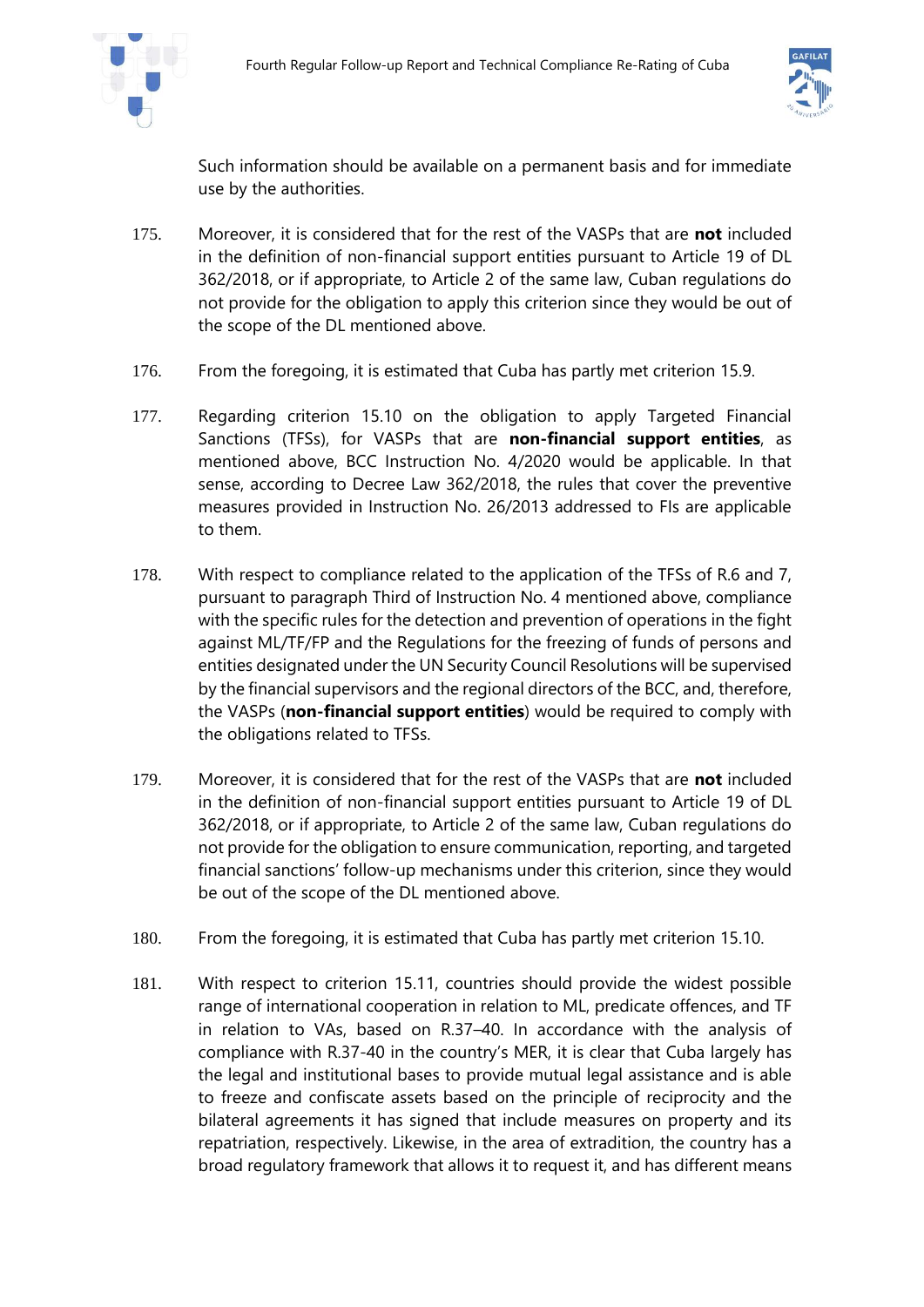



to provide other forms of international cooperation beyond the principle of reciprocity. For example, in terms of financial intelligence, the country is a full member of the Egmont Group and has signed various MoUs on the exchange of information and cooperation with different foreign counterparts.

- 182. In this sense, it is estimated that Cuba would be in a position to provide a wide range of international cooperation on ML and its predicate offences and TF when it relates to **non-financial support entities** VASPs and not for those not included in the definition provided in Article 19 of DL 362/2018, or if appropriate, in Article 2 of the same law.
- 183. In addition, according to Cuba's own MER, the BCC, in its capacity as AML/CFT supervisor, under Resolution 79/1998, has the obligation to cooperate on the basis of reciprocity with its foreign counterparts (TC 363). However, as mentioned above, this would only be possible with respect to non-financial support entities VASPs or, as the case may be, those that fall under the provisions of Article 2 of the same law, and are therefore under the supervision of the BCC itself.
- 184. From the foregoing, it is estimated that Cuba has partly met criterion 15.11.
- 185. In brief, the many advances that Cuba has made in order to incorporate the new requirements in R.15 into its regulations are acknowledged. The efforts related to the issuance of BCC Superintendent's Instruction No. 2 of 2020 that addresses the obligation of FIs to manage the ML/TF risks of VAs and their VASPs, as well as the issuance of BCC Superintendent's Instruction No. 4 of 2020 that includes **non-financial support entities** as AML/CFT reporting institutions are noteworthy.
- 186. While the country expressed that there are no known—and therefore undocumented—activities related to VAs and VASPs based in that country, it is important to mention that, from the strategic studies carried out in this regard, the country mentions that there are small communities that use this type of services that offer platforms based outside Cuba. In addition, from the information provided by the country, it is inferred that the AML/CFT obligations of the **non-financial support entities** would be applicable to them. However, there is also the possibility, as analysed in criterion 15.4 a), that there are natural or legal persons that carry out certain operations included in the standard for the VASPs that do not necessarily fall into this category according to the definition of Article 19 of DL 362, nor in the case of Article 2 of the same law, and that, therefore, the rest of the AML/CFT obligations contained in R.15 are not applicable to them. In this sense, it could be said that the criteria could be considered met for the VASPs of **non-financial support entities**, but not for those that are not.